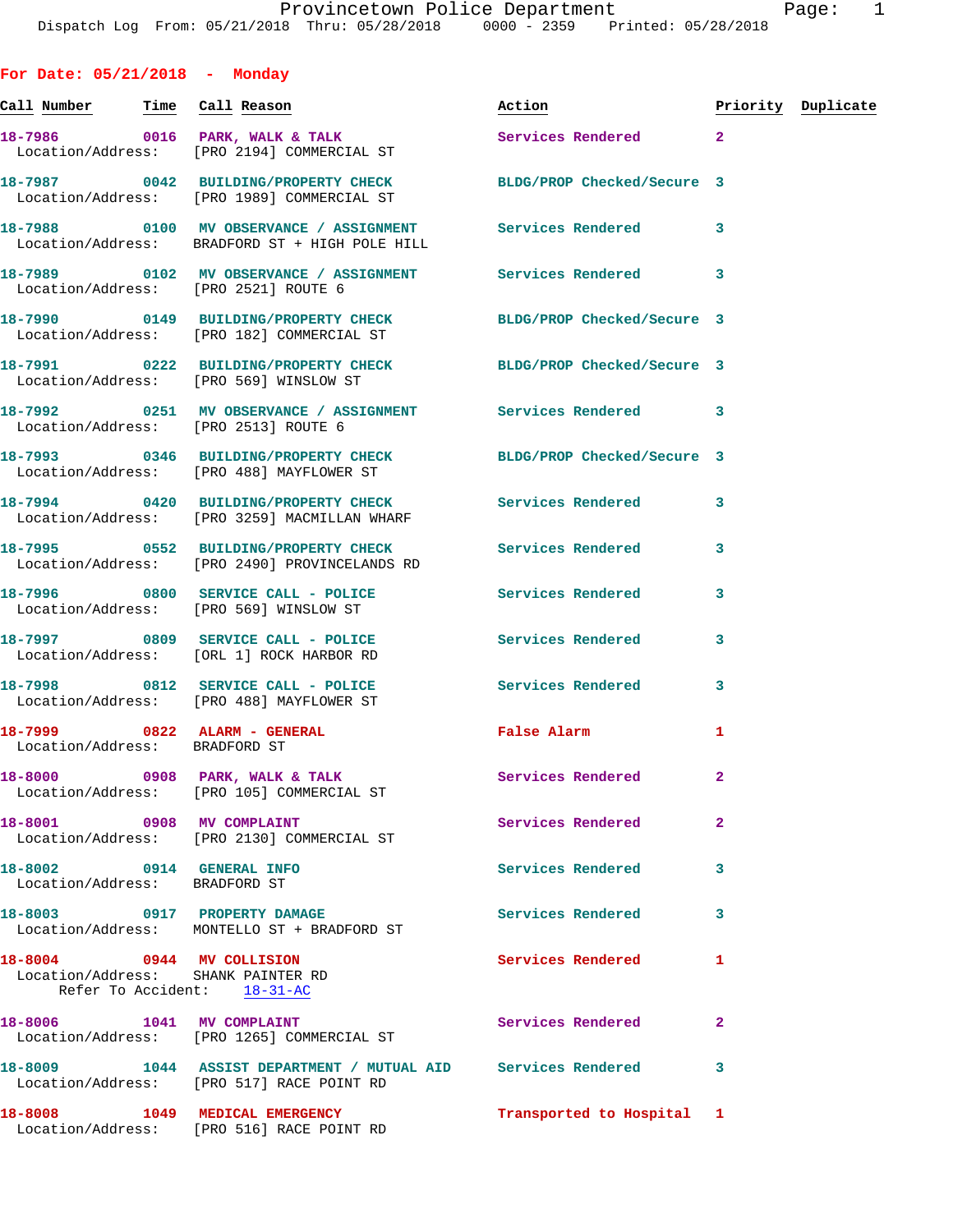| Location/Address: [PRO 3440] ROUTE 6                                                 | 18-8010 1148 MV OBSERVANCE / ASSIGNMENT Services Rendered                        |                          | 3            |
|--------------------------------------------------------------------------------------|----------------------------------------------------------------------------------|--------------------------|--------------|
| 18-8011 1149 MV COLLISION<br>Refer To Accident: 18-32-AC                             | Location/Address: [PRO 75] CAPTAIN BERTIES WAY                                   | Services Rendered        | 1            |
|                                                                                      | 18-8012 1217 ALARM - GENERAL<br>Location/Address: [PRO 1635] COMMERCIAL ST       | False Alarm              | 1            |
| 18-8013 1229 911 - GENERAL                                                           | Location/Address: [PRO 2977] COMMERCIAL ST                                       | Services Rendered        | 1            |
| Location/Address: [PRO 2518] ROUTE 6                                                 | 18-8014 1344 MV OBSERVANCE / ASSIGNMENT Services Rendered                        |                          | 3            |
| 18-8015 1359 MV STOP                                                                 | Location/Address: STANDISH ST + FREEMAN ST<br>Refer To Citation: 18-397-CN       | <b>VERBAL WARNING</b>    | 3            |
|                                                                                      | Location/Address: [PRO 3259] MACMILLAN WHARF                                     | Investigated             | $\mathbf{2}$ |
| 18-8017 1503 LOST PROPERTY                                                           | Location/Address: [PRO 2008] GARFIELD ST                                         | Services Rendered        | 3            |
|                                                                                      | 18-8018 1503 NOISE COMPLAINT<br>Location/Address: [PRO 1223] COMMERCIAL ST       | SPOKEN TO                | 3            |
| 18-8019 1528 MV STOP<br>Location/Address: CONWELL ST<br>Refer To Citation: 18-398-CN |                                                                                  | <b>VERBAL WARNING</b>    | 3            |
| 18-8020 1530 LOST PROPERTY                                                           | Location/Address: [PRO 2527] SHIPS WAY RD EXT                                    | <b>Services Rendered</b> | 3            |
| 18-8021 1541 MV STOP<br>Location/Address: ROUTE 6                                    |                                                                                  | No Action Required       | 3            |
| Location/Address: [PRO 3222] ALDEN ST                                                | 18-8022 1550 MEDICAL EMERGENCY                                                   | Services Rendered        | 1            |
| Location/Address: ROUTE 6 + SNAIL RD                                                 | 18-8023 1611 MV OBSERVANCE / ASSIGNMENT Services Rendered                        |                          | 3            |
| 18-8024 1627 ANIMAL CALL                                                             | Location/Address: [PRO 145] COMMERCIAL ST                                        | SPOKEN TO                | 2            |
| 18-8025 1640 MV STOP<br>Refer To Citation: 18-399-CN                                 | Location/Address: [PRO 542] SHANK PAINTER RD                                     | <b>VERBAL WARNING</b>    | 3            |
| 18-8026 1720 ALARM - FIRE                                                            | Location/Address: [PRO 833] COMMERCIAL ST                                        | False Alarm              | 1            |
|                                                                                      | 18-8027 1806 LOST PROPERTY<br>Location/Address: [PRO 1119] WAREHAM ST            | Services Rendered        | 3            |
| Location/Address: [PRO 3222] ALDEN ST                                                | 18-8028 1808 COMPLAINT - GENERAL                                                 | SPOKEN TO                | 3            |
| 18-8029 1844 MV STOP                                                                 | Location/Address: [PRO 3231] BRADFORD ST<br>Refer To Citation: 18-400-CN         | <b>VERBAL WARNING</b>    | 3            |
| Location/Address: [PRO 2513] ROUTE 6                                                 | 18-8031 1929 MV OBSERVANCE / ASSIGNMENT Services Rendered                        |                          | 3            |
|                                                                                      | 18-8032 1938 COMPLAINT - GENERAL<br>Location/Address: [PRO 2543] MACMILLAN WHARF | <b>SPOKEN TO</b>         | 3            |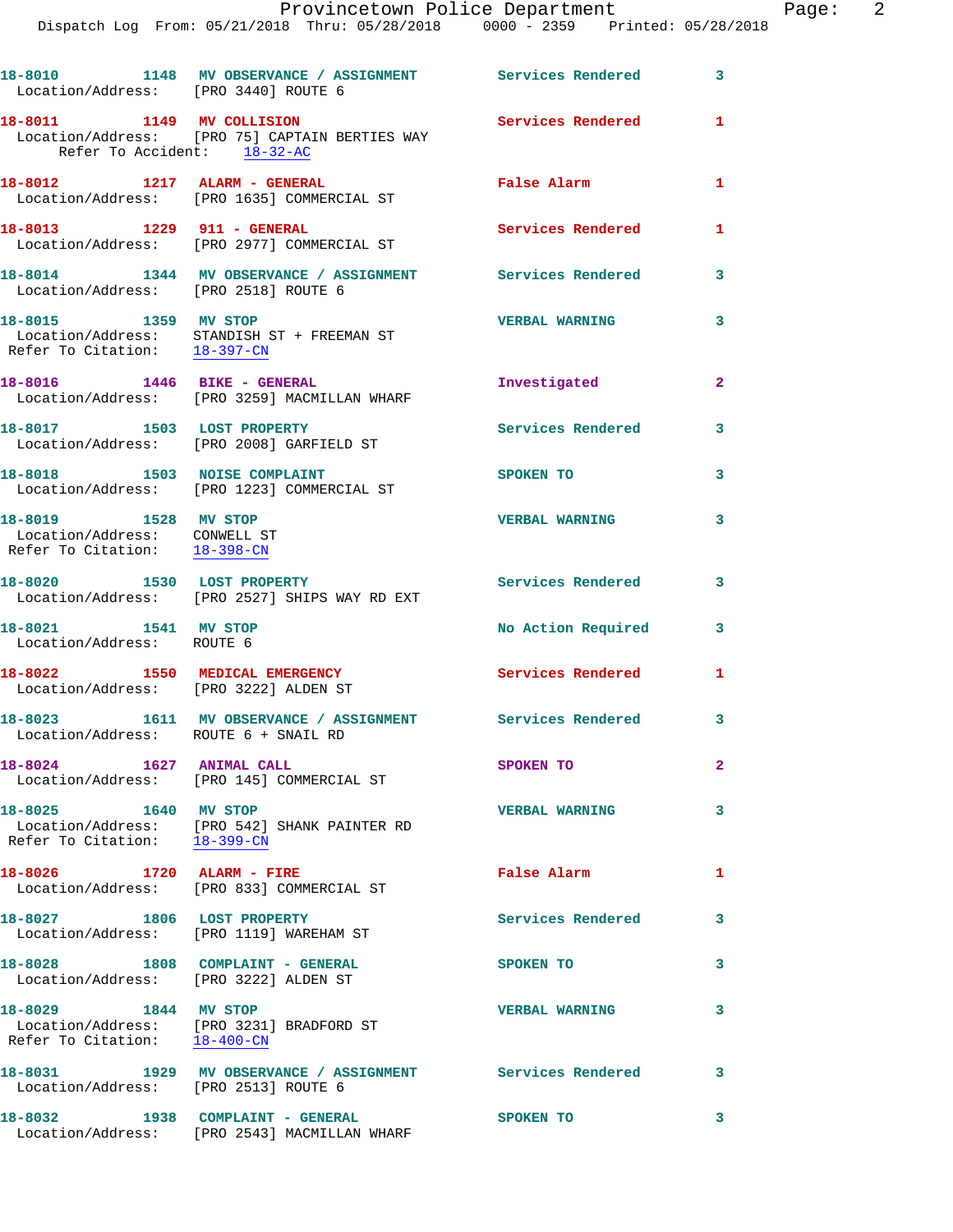**18-8033 2030 MV DISABLED Services Rendered 2**  Location/Address: [PRO 2499] RACE POINT RD **18-8034 2043 MEDICAL EMERGENCY Transported to Hospital 1**  Location/Address: [PRO 841] COMMERCIAL ST **18-8035 2049 ASSIST CITIZEN Services Rendered 3**  Location/Address: [PRO 2018] COMMERCIAL ST **18-8037 2316 BUILDING/PROPERTY CHECK Services Rendered 3**  Location/Address: [PRO 433] RYDER ST EXT **18-8039 2324 GENERAL INFO No Action Required 3**  Location/Address: BRADFORD ST **18-8038 2328 BUILDING/PROPERTY CHECK Services Rendered 3**  Location/Address: [PRO 3430] COMMERCIAL ST **18-8041** 2338 BAR CHECK **18-8041** 2338 BAR CHECK Location/Address: [PRO 80] CARVER ST **18-8040 2346 BUILDING/PROPERTY CHECK Services Rendered 3**  Location/Address: [PRO 3296] SHANK PAINTER RD

**18-8042 2357 MV STOP VERBAL WARNING 3**  Location/Address: [PRO 549] STANDISH ST Refer To Citation: 18-401-CN

## **For Date: 05/22/2018 - Tuesday**

| Location/Address: [PRO 94] BRADFORD ST | 18-8043 0004 MV OBSERVANCE / ASSIGNMENT Services Rendered 3                                                 |                            |                         |
|----------------------------------------|-------------------------------------------------------------------------------------------------------------|----------------------------|-------------------------|
|                                        | 18-8044 0048 BUILDING/PROPERTY CHECK BLDG/PROP Checked/Secure 3<br>Location/Address: [PRO 1886] BRADFORD ST |                            |                         |
|                                        | 18-8045 0055 BUILDING/PROPERTY CHECK<br>Location/Address: [PRO 526] RYDER ST EXT                            | Services Rendered          | $\mathbf{3}$            |
|                                        | 18-8046 0059 MV OBSERVANCE / ASSIGNMENT<br>Location/Address: [PRO 530] SHANK PAINTER RD                     | <b>Services Rendered</b>   | $\mathbf{3}$            |
|                                        | 18-8047 0123 MV OBSERVANCE / ASSIGNMENT<br>Location/Address: [PRO 2577] BRADFORD ST                         | <b>Services Rendered</b>   | $\mathbf{3}$            |
|                                        | 18-8048 0135 BUILDING/PROPERTY CHECK<br>Location/Address: [PRO 530] SHANK PAINTER RD                        | BLDG/PROP Checked/Secure 3 |                         |
| 18-8050 0225 MV DISABLED               | Location/Address: [PRO 3430] COMMERCIAL ST                                                                  | <b>Services Rendered</b>   | $\mathbf{2}$            |
|                                        | 18-8051 0321 BUILDING/PROPERTY CHECK<br>Location/Address: [PRO 3430] COMMERCIAL ST                          | <b>Services Rendered</b>   | 3                       |
|                                        | 18-8052 0333 BUILDING/PROPERTY CHECK<br>Location/Address: [PRO 3318] CEMETERY RD                            | <b>Services Rendered</b>   | 3                       |
|                                        | 18-8053 0335 BUILDING/PROPERTY CHECK<br>Location/Address: [PRO 3317] CEMETERY RD                            | Services Rendered          | 3                       |
| Location/Address: [PRO 2518] ROUTE 6   | 18-8054 0337 MV OBSERVANCE / ASSIGNMENT                                                                     | <b>Services Rendered</b>   | 3                       |
|                                        | 18-8055 0410 BUILDING/PROPERTY CHECK<br>Location/Address: [PRO 525] COMMERCIAL ST                           | <b>Services Rendered</b>   | 3                       |
| Location/Address: [PRO 3440] ROUTE 6   | 18-8057 0438 BUILDING/PROPERTY CHECK                                                                        | <b>Services Rendered</b>   | $\overline{\mathbf{3}}$ |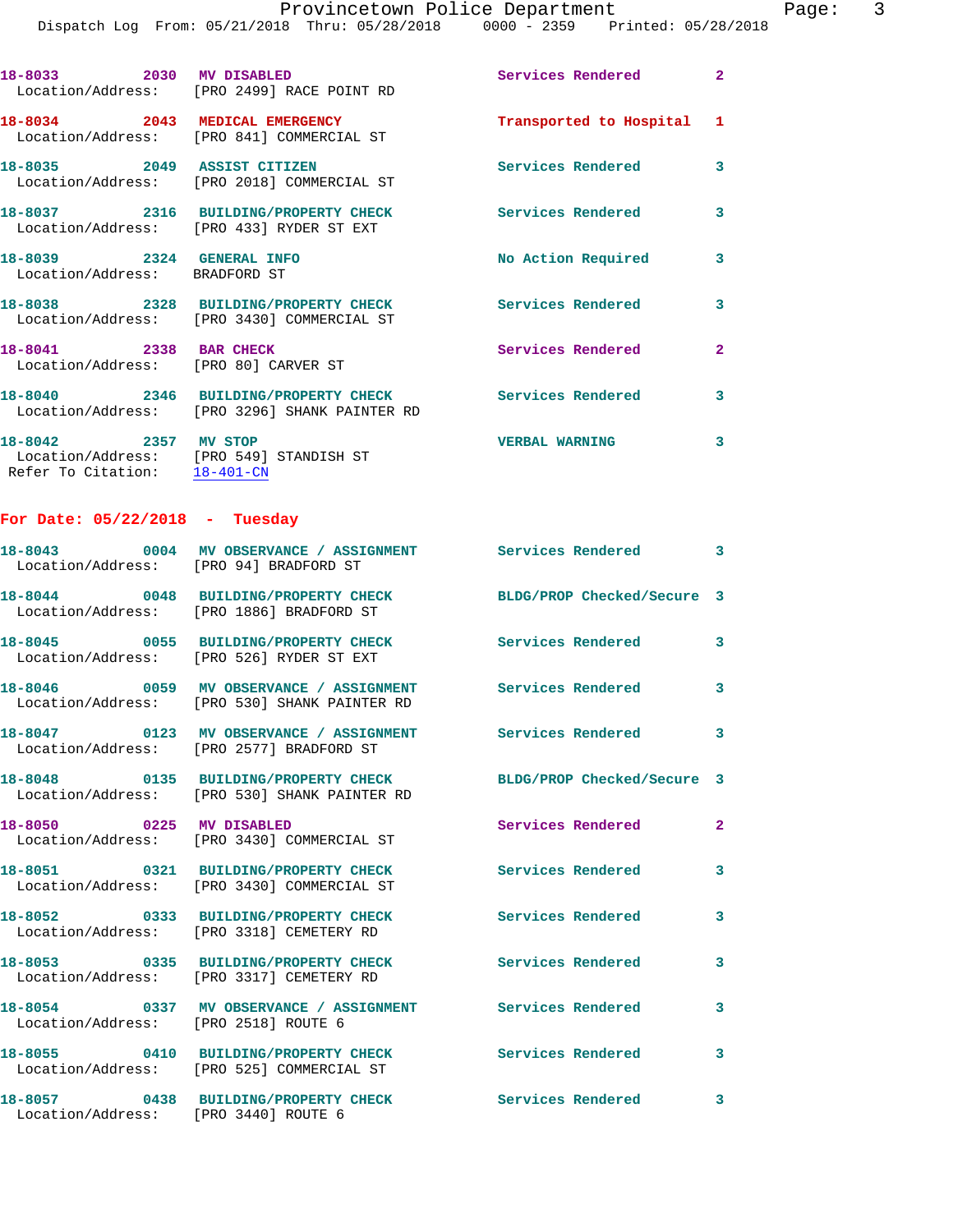|                                                                                             | Dispatch Log From: 05/21/2018 Thru: 05/28/2018 0000 - 2359 Printed: 05/28/2018                         |                            |                |
|---------------------------------------------------------------------------------------------|--------------------------------------------------------------------------------------------------------|----------------------------|----------------|
| Location/Address: [PRO 2521] ROUTE 6                                                        |                                                                                                        |                            | 3              |
|                                                                                             | 18-8059 0530 BUILDING/PROPERTY CHECK<br>Location/Address: [PRO 379] COMMERCIAL ST                      | BLDG/PROP Checked/Secure 3 |                |
|                                                                                             | 18-8060 0539 BUILDING/PROPERTY CHECK<br>Location/Address: [PRO 3259] MACMILLAN WHARF                   | Services Rendered          | 3              |
|                                                                                             | 18-8061 0552 PARK, WALK & TALK<br>Location/Address: [PRO 539] SHANK PAINTER RD                         | <b>Services Rendered</b>   | $\overline{a}$ |
|                                                                                             | 18-8062 0800 SERVICE CALL - POLICE 30 Services Rendered<br>Location/Address: [PRO 569] WINSLOW ST      |                            | 3              |
|                                                                                             | 18-8064 0910 BUILDING/PROPERTY CHECK Services Rendered<br>Location/Address: [PRO 3259] MACMILLAN WHARF |                            | 3              |
|                                                                                             | 18-8065 0914 ALARM - GENERAL<br>Location/Address: [PRO 106] COMMERCIAL ST                              | <b>Services Rendered</b>   | 1              |
| 18-8069 0938 BIKE - ACCIDENT                                                                | Location/Address: [PRO 3176] COMMERCIAL ST                                                             | Services Rendered          | 1              |
| 18-8066 0945 MV COLLISION<br>Location/Address: COMMERCIAL ST<br>Refer To Accident: 18-33-AC |                                                                                                        | Services Rendered          | 1              |
|                                                                                             | 18-8067 0947 ANIMAL CALL<br>Location/Address: [PRO 340] COMMERCIAL ST                                  | SPOKEN TO                  | $\mathbf{2}$   |
|                                                                                             | 18-8070 1113 BUILDING/PROPERTY CHECK<br>Location/Address: [PRO 2483] COMMERCIAL ST                     | Services Rendered          | 3              |
| 18-8072 1246 ANIMAL CALL                                                                    | Location/Address: [PRO 3430] COMMERCIAL ST                                                             | Services Rendered          | $\mathbf{2}$   |
|                                                                                             | 18-8071 1249 BUILDING/PROPERTY CHECK<br>Location/Address: [PRO 2499] RACE POINT RD                     | Services Rendered          | 3              |
|                                                                                             | 18-8073 1323 BIKE - ACCIDENT<br>Location/Address: BRADFORD ST + MONTELLO ST                            | SPOKEN TO                  | 1              |
| Location/Address: [PRO 569] WINSLOW ST                                                      | 18-8074 1343 PARK, WALK & TALK                                                                         | Services Rendered          |                |
|                                                                                             | 18-8075 1358 MEDICAL EMERGENCY<br>Location/Address: [PRO 440] HARRY KEMP WAY                           | Transported to Hospital    | 1              |
| Location/Address: [PRO 569] WINSLOW ST                                                      | 18-8076 1459 SERVICE CALL - POLICE                                                                     | <b>Services Rendered</b>   | 3              |
|                                                                                             | 18-8078 1529 BUILDING/PROPERTY CHECK<br>Location/Address: [PRO 1778] SHANK PAINTER RD                  | BLDG/PROP Checked/Secure 3 |                |
|                                                                                             | 18-8080 1616 PARK, WALK & TALK<br>Location/Address: [PRO 105] COMMERCIAL ST                            | <b>Services Rendered</b>   | $\mathbf{2}$   |
| 18-8081 1701 MV STOP<br>Refer To Citation: 18-402-CN                                        | Location/Address: [PRO 37] BRADFORD ST                                                                 | <b>VERBAL WARNING</b>      | 3              |
| Location/Address: [PRO 2237] PEARL ST                                                       | 18-8082 1709 COMPLAINT - GENERAL                                                                       | SPOKEN TO                  | 3              |
|                                                                                             | 18-8084 1750 COMPLAINT - GENERAL<br>Location/Address: [PRO 3430] COMMERCIAL ST                         | Could Not Locate           | 3              |
| 18-8085                                                                                     | 1910 BUILDING/PROPERTY CHECK Services Rendered<br>Location/Address: [PRO 3259] MACMILLAN WHARF         |                            | 3              |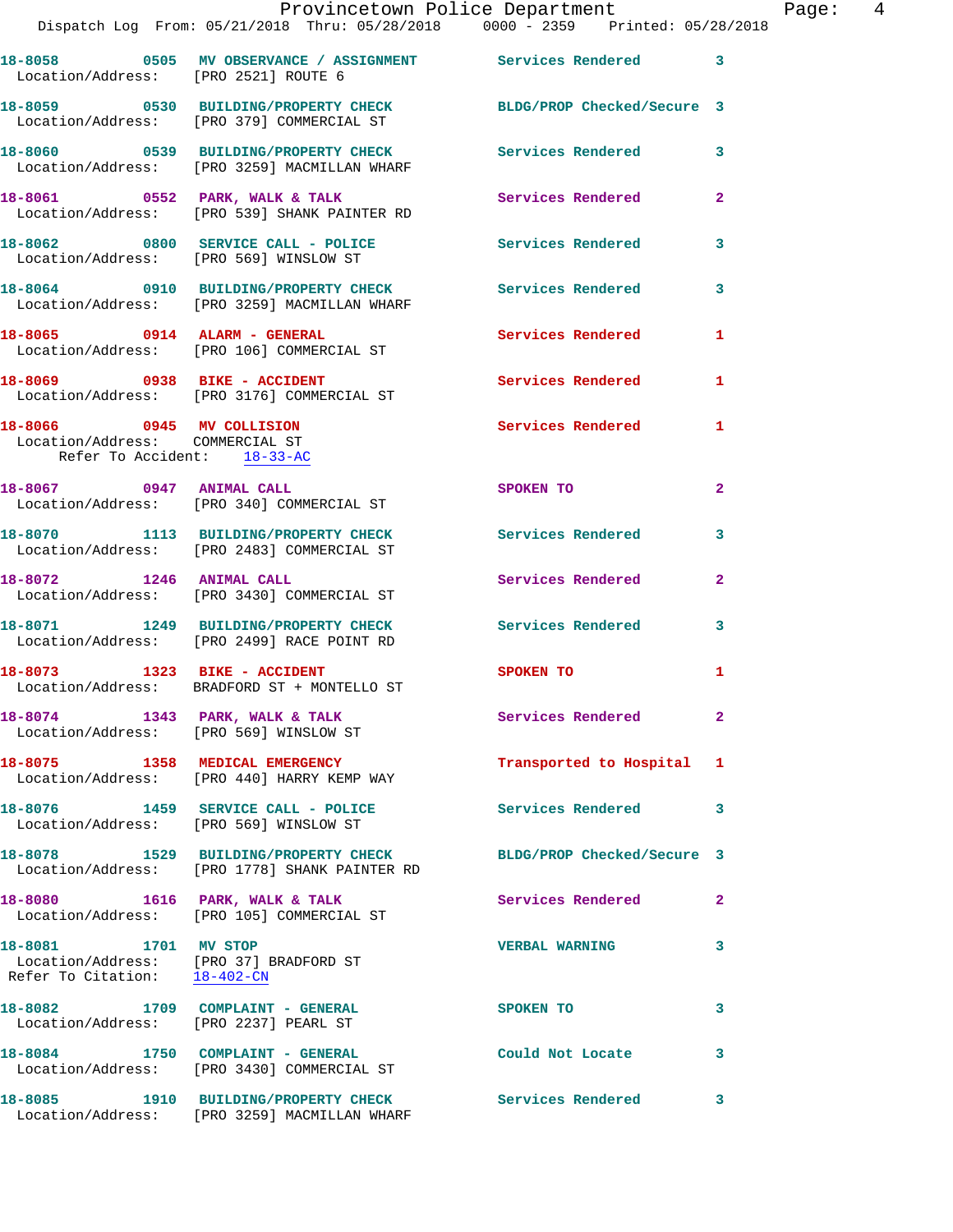|                                                                                                      | Provincetown Police Department<br>Dispatch Log From: 05/21/2018 Thru: 05/28/2018 0000 - 2359 Printed: 05/28/2018 |                            | Page: 5      |
|------------------------------------------------------------------------------------------------------|------------------------------------------------------------------------------------------------------------------|----------------------------|--------------|
|                                                                                                      |                                                                                                                  |                            |              |
|                                                                                                      | 18-8086 1923 BUILDING/PROPERTY CHECK BLDG/PROP Checked/Secure 3<br>Location/Address: [PRO 539] SHANK PAINTER RD  |                            |              |
|                                                                                                      | 18-8087 1939 BUILDING/PROPERTY CHECK BLDG/PROP Checked/Secure 3<br>Location/Address: [PRO 526] RYDER ST EXT      |                            |              |
|                                                                                                      | 18-8089 2145 BUILDING/PROPERTY CHECK Services Rendered 3<br>Location/Address: [PRO 2512] JEROME SMITH RD         |                            |              |
|                                                                                                      | 18-8090 2157 BUILDING/PROPERTY CHECK BLDG/PROP Checked/Secure 3<br>Location/Address: [PRO 1638] COMMERCIAL ST    |                            |              |
| For Date: 05/23/2018 - Wednesday                                                                     |                                                                                                                  |                            |              |
|                                                                                                      | 18-8092 0014 BAR CHECK BLDG/PROP Checked/Secure 2<br>Location/Address: [PRO 3443] COMMERCIAL ST                  |                            |              |
|                                                                                                      | 18-8093 0025 BUILDING/PROPERTY CHECK Services Rendered 3<br>Location/Address: [PRO 2500] COMMERCIAL ST           |                            |              |
|                                                                                                      | 18-8094 0031 BUILDING/PROPERTY CHECK Services Rendered 3<br>Location/Address: [PRO 2483] COMMERCIAL ST           |                            |              |
|                                                                                                      | 18-8095 0042 MV OBSERVANCE / ASSIGNMENT No Action Required 3<br>Location/Address: BRADFORD ST + HOWLAND ST       |                            |              |
|                                                                                                      | 18-8096 0043 BUILDING/PROPERTY CHECK Services Rendered 3<br>Location/Address: [PRO 526] RYDER ST EXT             |                            |              |
|                                                                                                      | 18-8097 0046 MV OBSERVANCE / ASSIGNMENT Services Rendered 3<br>Location/Address: BRADFORD ST + RYDER ST          |                            |              |
|                                                                                                      | 18-8098 0050 MV OBSERVANCE / ASSIGNMENT Services Rendered<br>Location/Address: BRADFORD ST + SHANK PAINTER RD    |                            | $\mathbf{3}$ |
|                                                                                                      | 18-8099   0111 BUILDING/PROPERTY CHECK   Services Rendered   3<br>Location/Address: [PRO 3259] MACMILLAN WHARF   |                            |              |
|                                                                                                      | 18-8101 0113 BUILDING/PROPERTY CHECK Services Rendered 3<br>Location/Address: [PRO 3296] SHANK PAINTER RD        |                            |              |
|                                                                                                      | 18-8100 0114 BUILDING/PROPERTY CHECK<br>Location/Address: [PRO 447] JEROME SMITH RD                              | BLDG/PROP Checked/Secure 3 |              |
|                                                                                                      | 18-8102  0115 BUILDING/PROPERTY CHECK Services Rendered 3<br>Location/Address: [PRO 545] SHANK PAINTER RD        |                            |              |
|                                                                                                      | 18-8103  0126 MV OBSERVANCE / ASSIGNMENT Services Rendered 3<br>Location/Address: BRADFORD ST + STANDISH ST      |                            |              |
|                                                                                                      | 18-8105 0142 MEDICAL EMERGENCY<br>Location/Address: [PRO 2520] PRINCE ST                                         | Transported to Hospital 1  |              |
|                                                                                                      | 18-8107 0511 FOLLOW UP<br>Location/Address: [PRO 1220] HARRY KEMP WAY                                            | Services Rendered          | $\mathbf{2}$ |
| 18-8108 0733 FOLLOW UP                                                                               | Location/Address: [PRO 542] SHANK PAINTER RD                                                                     | <b>FOLLOW UP</b>           | $\mathbf{2}$ |
| Location/Address: [PRO 569] WINSLOW ST<br>Refer To Citation: R7274189<br>Refer To Accident: 18-34-AC | 18-8109 0751 MV COLLISION                                                                                        | Services Rendered          | 1            |
|                                                                                                      | 18-8110 0812 HARASSMENT / THREATS Services Rendered 2<br>Location/Address: [PRO 588] SHANK PAINTER RD            |                            |              |
| 18-8111 0821 MV COMPLAINT                                                                            | Location/Address: [PRO 3070] COMMERCIAL ST                                                                       | Services Rendered 2        |              |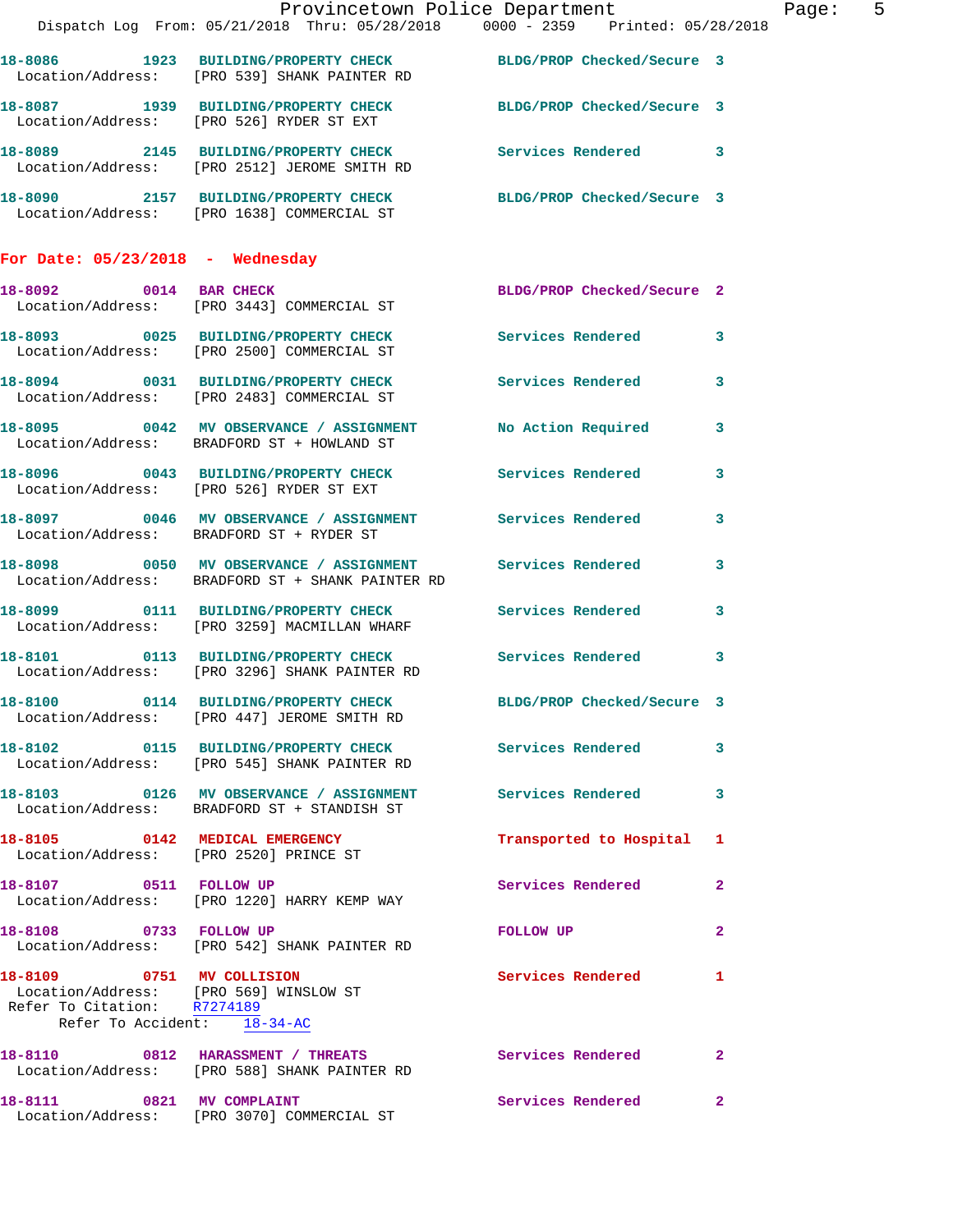|                                        | Provincetown Police Department Page: 6<br>Dispatch Log From: 05/21/2018 Thru: 05/28/2018  0000 - 2359  Printed: 05/28/2018 |                           |                |   |  |
|----------------------------------------|----------------------------------------------------------------------------------------------------------------------------|---------------------------|----------------|---|--|
| Refer To $P/C$ : 18-39-AR              | 18-8112 0827 MEDICAL EMERGENCY Transported to Hospital 1<br>Location/Address: [PRO 542] SHANK PAINTER RD                   |                           |                |   |  |
|                                        | 18-8114 0901 PARK, WALK & TALK 3 Services Rendered 2<br>Location/Address: [PRO 2500] COMMERCIAL ST                         |                           |                |   |  |
|                                        |                                                                                                                            | Services Rendered 2       |                |   |  |
|                                        | 18-8117 1136 MV COMPLAINT<br>Location/Address: [PRO 1587] PEARL ST                                                         | <b>Unfounded</b>          | $\mathbf{2}$   |   |  |
|                                        | 18-8118 1147 PARK, WALK & TALK<br>Location/Address: [PRO 105] COMMERCIAL ST                                                | Services Rendered         | $\mathbf{2}$   |   |  |
|                                        | 18-8121 1244 COMPLAINT - GENERAL Services Rendered 3<br>Location/Address: [PRO 1145] COMMERCIAL ST                         |                           |                | 1 |  |
|                                        | 18-8122 1329 SERVE PROTECTION ORDER Could Not Locate 2<br>Location/Address: [PRO 3188] MEADOW RD                           |                           |                |   |  |
|                                        | 18-8123 1340 MV COMPLAINT<br>Location/Address: CENTER ST + COMMERCIAL ST                                                   | Services Rendered         | $\mathbf{2}$   |   |  |
|                                        | 18-8124 1351 PARK, WALK & TALK 1998 Services Rendered 2<br>Location/Address: [PRO 105] COMMERCIAL ST                       |                           |                |   |  |
|                                        | 18-8125 1459 SERVICE CALL - POLICE 3 Services Rendered 3<br>Location/Address: [PRO 569] WINSLOW ST                         |                           |                |   |  |
|                                        | 18-8126 1511 MV OBSERVANCE / ASSIGNMENT Services Rendered 3<br>Location/Address: BRADFORD ST EXT + W VINE ST               |                           |                |   |  |
|                                        | 18-8127 1522 PARK, WALK & TALK (Services Rendered Location: [PRO 3431] LOPES SQUARE                                        |                           | $\mathbf{2}$   |   |  |
|                                        | 18-8128 1530 PARK, WALK & TALK 1988 Services Rendered<br>Location/Address: [PRO 105] COMMERCIAL ST                         |                           | $\mathbf{2}$   |   |  |
|                                        | 18-8130 1611 ASSIST CITIZEN<br>Location/Address: [PRO 1245] SEASHORE PARK DR                                               | SPOKEN TO                 | 3              |   |  |
|                                        | Location/Address: [PRO 542] SHANK PAINTER RD                                                                               | SPOKEN TO                 | $2 \leftarrow$ | 1 |  |
|                                        | 18-8132 1723 BUILDING/PROPERTY CHECK BLDG/PROP Checked/Secure 3<br>Location/Address: [PRO 519] RACE POINT RD               |                           |                |   |  |
|                                        | 18-8133 1727 ALARM - GENERAL<br>Location/Address: [PRO 3404] BRADFORD ST                                                   | False Alarm               |                |   |  |
|                                        | 18-8134 1731 PARKING COMPLAINT<br>Location/Address: CONANT ST + COMMERCIAL ST                                              | SPOKEN TO                 | 3              |   |  |
|                                        | 18-8135 1805 BUILDING/PROPERTY CHECK BLDG/PROP Checked/Secure 3<br>Location/Address: [PRO 182] COMMERCIAL ST               |                           |                |   |  |
| Location/Address: [PRO 3188] MEADOW RD | 18-8136 1811 SERVE PROTECTION ORDER Could Not Locate                                                                       |                           | $\mathbf{2}$   |   |  |
|                                        | 18-8137 1812 FIRE - STRUCTURE<br>Location/Address: [PRO 564] BAYBERRY AVE                                                  | Extinguished              | 1              |   |  |
|                                        | 18-8138 1836 ALARM - FIRE<br>Location/Address: [PRO 527] RYDER ST EXT                                                      | False Alarm               | 1              |   |  |
| 18-8139 1843 LOST PROPERTY             | Location: TOWN OF PROVINCETOWN                                                                                             | Services Rendered 3       |                |   |  |
| 18-8141 1906 MEDICAL EMERGENCY         |                                                                                                                            | Transported to Hospital 1 |                |   |  |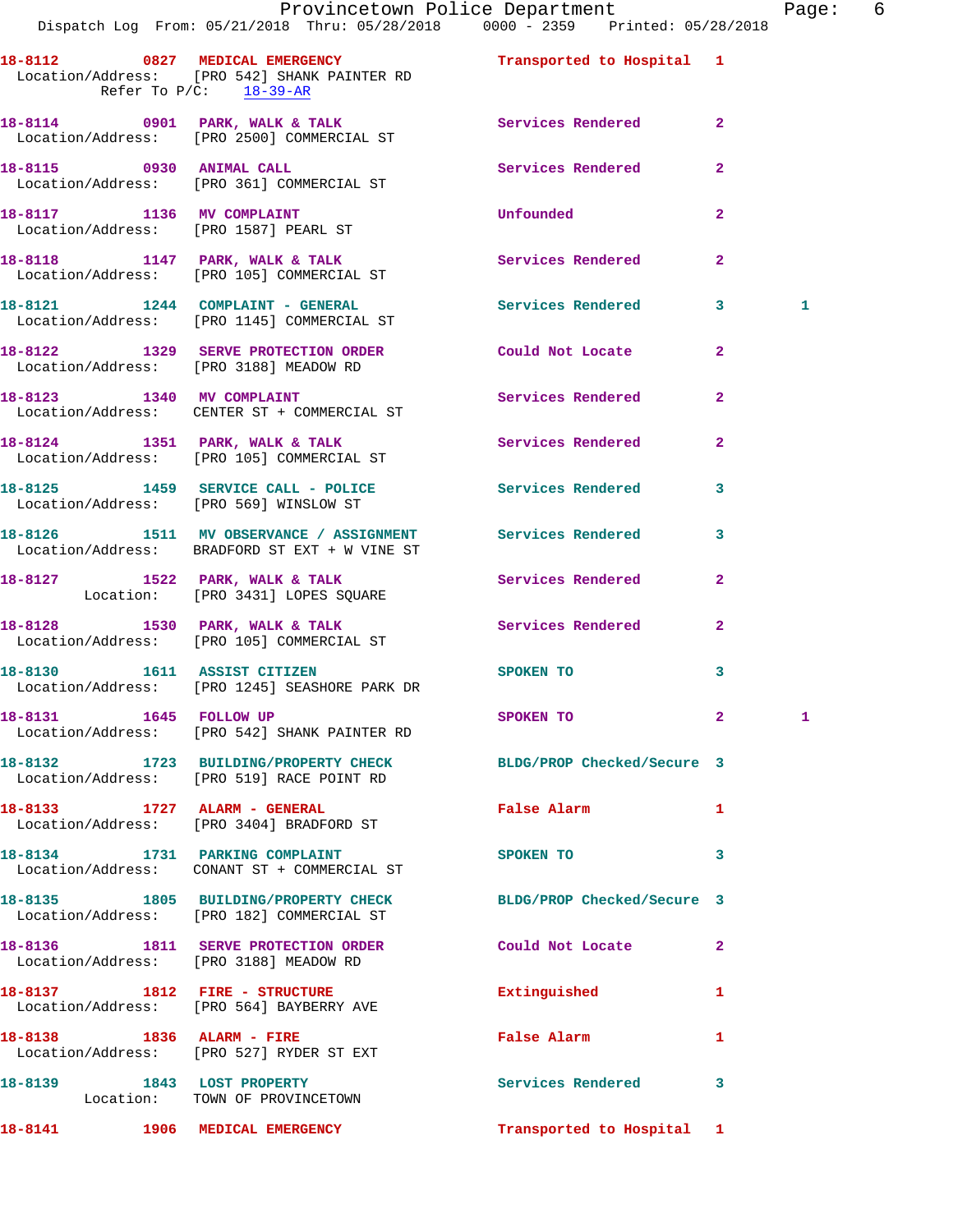|                                                      | Dispatch Log From: 05/21/2018 Thru: 05/28/2018 0000 - 2359 Printed: 05/28/2018                                    | Provincetown Police Department |              | Page: | 7 |
|------------------------------------------------------|-------------------------------------------------------------------------------------------------------------------|--------------------------------|--------------|-------|---|
|                                                      | Location/Address: [PRO 399] COMMERCIAL ST                                                                         |                                |              |       |   |
| Location/Address: [PRO 2521] ROUTE 6                 | 18-8142 1916 MV OBSERVANCE / ASSIGNMENT Services Rendered 3                                                       |                                |              |       |   |
|                                                      | 18-8144 2055 MV OBSERVANCE / ASSIGNMENT<br>Location/Address: COMMERCIAL ST + COMMODORE AVE                        | <b>No Action Required</b>      | $\mathbf{3}$ |       |   |
| Location/Address: [TRU 175] ROUTE 6                  | 18-8145 2102 ASSIST DEPARTMENT / MUTUAL AID Arrest(s) Made<br>Refer To Arrest: 18-41-AR                           |                                | $\mathbf{3}$ |       |   |
|                                                      | 18-8146 2156 MEDICAL EMERGENCY<br>Location/Address: [PRO 542] SHANK PAINTER RD<br>Refer To Arrest: 18-41-AR       | <b>PATIENT REFUSAL</b>         | 1            |       |   |
| 18-8147 2347 BAR CHECK                               | Location/Address: [PRO 3443] COMMERCIAL ST                                                                        | Services Rendered              | $\mathbf{2}$ |       |   |
| Location/Address: FREEMAN ST                         | 18-8148 2358 NOISE COMPLAINT                                                                                      | <b>SPOKEN TO</b>               | 3            |       |   |
| For Date: $05/24/2018$ - Thursday                    |                                                                                                                   |                                |              |       |   |
|                                                      | 18-8149 0004 BUILDING/PROPERTY CHECK Services Rendered 3<br>Location/Address: [PRO 3259] MACMILLAN WHARF          |                                |              |       |   |
|                                                      | 18-8151 0020 BUILDING/PROPERTY CHECK<br>Location/Address: [PRO 1638] COMMERCIAL ST                                | BLDG/PROP Checked/Secure 3     |              |       |   |
| 18-8150 0021 ASSIST CITIZEN                          | Location/Address: [PRO 2483] COMMERCIAL ST                                                                        | Services Rendered 3            |              |       |   |
|                                                      | 18-8152 0030 MV OBSERVANCE / ASSIGNMENT Services Rendered<br>Location/Address: BRADFORD ST + STANDISH ST          |                                | 3            |       |   |
| 18-8153 0031 MV STOP<br>Refer To Citation: 18-403-CN | Location/Address: BRADFORD ST + COOK ST                                                                           | <b>VERBAL WARNING</b>          | 3            |       |   |
| Location/Address:                                    | 18-8154 0051 MV OBSERVANCE / ASSIGNMENT Services Rendered 3<br>BRADFORD ST + RYDER ST                             |                                |              |       |   |
|                                                      | 18-8155 0123 BUILDING/PROPERTY CHECK BLDG/PROP Checked/Secure 3<br>Location/Address: [PRO 444] HIGH POLE HILL     |                                |              |       |   |
|                                                      | 18-8156   0133 MV OBSERVANCE / ASSIGNMENT   Services Rendered   3<br>Location/Address: [PRO 530] SHANK PAINTER RD |                                |              |       |   |
|                                                      | 18-8157 0139 BUILDING/PROPERTY CHECK<br>Location/Address: [PRO 1952] COMMERCIAL ST                                | BLDG/PROP Checked/Secure 3     |              |       |   |
|                                                      | 18-8158 0213 BUILDING/PROPERTY CHECK<br>Location/Address: [PRO 2539] RYDER ST EXT                                 | BLDG/PROP Checked/Secure 3     |              |       |   |
|                                                      | 18-8159 0229 BUILDING/PROPERTY CHECK<br>Location/Address: [PRO 447] JEROME SMITH RD                               | BLDG/PROP Checked/Secure 3     |              |       |   |
|                                                      | 18-8161 0637 ANIMAL CALL<br>Location/Address: [PRO 1076] PLEASANT ST                                              | Services Rendered              | $\mathbf{2}$ |       |   |
|                                                      | 18-8162 0813 SERVICE CALL - SCHOOL<br>Location/Address: [PRO 569] WINSLOW ST                                      | Services Rendered              | 3            |       |   |
|                                                      | 18-8163 0821 MV COMPLAINT<br>Location/Address: [PRO 1419] PLEASANT ST                                             | Services Rendered              | $\mathbf{2}$ |       |   |
| 18-8166 0822 ANIMAL CALL                             | Location/Address: [PRO 440] HARRY KEMP WAY                                                                        | <b>Services Rendered</b>       | $\mathbf{2}$ |       |   |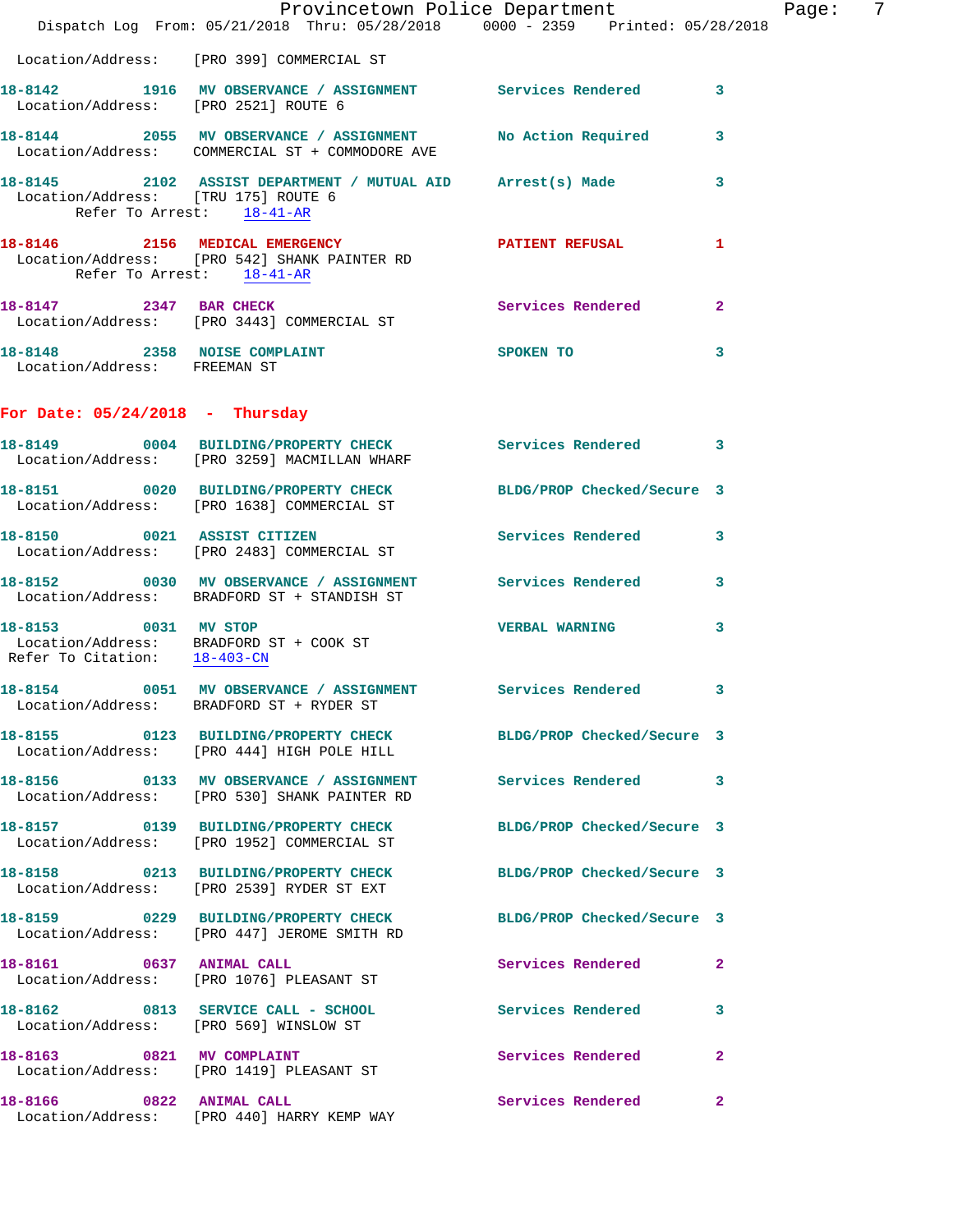|                                                                                              | Provincetown Police Department<br>Dispatch Log From: 05/21/2018 Thru: 05/28/2018  0000 - 2359  Printed: 05/28/2018 |                                                                                                                                                                                                                                |              | Page: 8 |  |
|----------------------------------------------------------------------------------------------|--------------------------------------------------------------------------------------------------------------------|--------------------------------------------------------------------------------------------------------------------------------------------------------------------------------------------------------------------------------|--------------|---------|--|
| Refer To Arrest: 18-41-AR                                                                    | 18-8164 0823 ESCORT / TRANSPORT Transferred Custody 3<br>Location/Address: [PRO 542] SHANK PAINTER RD              |                                                                                                                                                                                                                                |              |         |  |
|                                                                                              | 18-8165 0828 MV COMPLAINT<br>Location/Address: CREEK RD + NICKERSON ST                                             | Services Rendered 2                                                                                                                                                                                                            |              |         |  |
|                                                                                              | 18-8167 0904 MV OBSERVANCE / ASSIGNMENT Services Rendered 3<br>Location/Address: STANDISH ST + BRADFORD ST         |                                                                                                                                                                                                                                |              |         |  |
|                                                                                              | 18-8168 0925 COMPLAINT - GENERAL Services Rendered 3<br>Location/Address: [PRO 526] RYDER ST EXT                   |                                                                                                                                                                                                                                |              |         |  |
|                                                                                              | 18-8169 0957 ANIMAL CALL<br>Location/Address: CEMETERY RD + CONWELL ST                                             | <b>GONE ON ARRIVAL</b>                                                                                                                                                                                                         | $\mathbf{2}$ |         |  |
| 18-8171 1039 FOLLOW UP                                                                       | Location/Address: [PRO 542] SHANK PAINTER RD                                                                       | FOLLOW UP THE TRANSPORTED TO A THE TRANSPORTED TO A THE TRANSPORTED TO A THE TRANSPORTED TO A THE TRANSPORTED TO A THE TRANSPORTED TO A THE TRANSPORTED TO A THE TRANSPORTED TO A THE TRANSPORTED TO A THE TRANSPORTED TO A TH | $\mathbf{2}$ |         |  |
|                                                                                              | 18-8170 1045 BUILDING/PROPERTY CHECK Services Rendered 3<br>Location/Address: [PRO 2483] COMMERCIAL ST             |                                                                                                                                                                                                                                |              |         |  |
|                                                                                              | 18-8172 1107 FOLLOW UP<br>Location/Address: [PRO 1895] BRADFORD ST                                                 | FOLLOW UP                                                                                                                                                                                                                      | $\mathbf{2}$ |         |  |
|                                                                                              | 18-8173 1110 911 - GENERAL<br>Location/Address: [PRO 63] BRADFORD ST EXT                                           | Services Rendered 1                                                                                                                                                                                                            |              |         |  |
|                                                                                              | 18-8174 1135 ANIMAL CALL<br>Location/Address: [PRO 1892] SHANK PAINTER RD                                          | Services Rendered                                                                                                                                                                                                              | $\mathbf{2}$ |         |  |
|                                                                                              | 18-8175 1158 MV COMPLAINT<br>Location/Address: YOUNGS CT + COMMERCIAL ST                                           | Services Rendered 2                                                                                                                                                                                                            |              |         |  |
|                                                                                              | 18-8176 1202 SERVICE CALL - POLICE 3 Services Rendered<br>Location/Address: [PRO 3296] SHANK PAINTER RD            |                                                                                                                                                                                                                                | $\mathbf{3}$ |         |  |
|                                                                                              | 18-8177 1210 MV COMPLAINT<br>Location/Address: [PRO 455] COMMERCIAL ST                                             | Services Rendered 2                                                                                                                                                                                                            |              |         |  |
|                                                                                              | 18-8178 1213 SERVICE CALL - POLICE 60NE ON ARRIVAL<br>Location/Address: [PRO 1245] SEASHORE PARK DR                |                                                                                                                                                                                                                                | 3            |         |  |
| Location/Address: [PRO 3287] ROUTE 6                                                         | 18-8179 1221 BUILDING/PROPERTY CHECK BLDG/PROP Checked/Secure 3                                                    |                                                                                                                                                                                                                                |              |         |  |
| 18-8180 1306 FOLLOW UP                                                                       | Location/Address: [PRO 542] SHANK PAINTER RD                                                                       | <b>FOLLOW UP</b>                                                                                                                                                                                                               | $\mathbf{2}$ |         |  |
| 18-8183 1328 MV STOP<br>Location/Address: [PRO 2518] ROUTE 6<br>Refer To Citation: 18-404-CN |                                                                                                                    | <b>VERBAL WARNING</b>                                                                                                                                                                                                          | 3            |         |  |
|                                                                                              | 18-8182 1334 PARK, WALK & TALK<br>Location/Address: [PRO 105] COMMERCIAL ST                                        | <b>Services Rendered</b>                                                                                                                                                                                                       | $\mathbf{2}$ |         |  |
| Location/Address: HOWLAND ST                                                                 | 18-8185 1355 MV OBSERVANCE / ASSIGNMENT Services Rendered 3                                                        |                                                                                                                                                                                                                                |              |         |  |
|                                                                                              | 18-8186 1356 BUILDING/PROPERTY CHECK<br>Location/Address: [PRO 3317] CEMETERY RD                                   | BLDG/PROP Checked/Secure 3                                                                                                                                                                                                     |              | 1       |  |
|                                                                                              | 18-8187 1402 PARK, WALK & TALK<br>Location/Address: [PRO 191] COMMERCIAL ST                                        | Services Rendered 2                                                                                                                                                                                                            |              |         |  |
|                                                                                              | 18-8188 1420 LOOSE DOG<br>Location/Address: [PRO 1997] COMMERCIAL ST                                               | <b>VERBAL WARNING</b>                                                                                                                                                                                                          | $\mathbf{2}$ |         |  |
|                                                                                              | 18-8189 1426 SERVICE CALL - POLICE National Services Rendered 3                                                    |                                                                                                                                                                                                                                |              |         |  |

Location/Address: [PRO 725] BRADFORD ST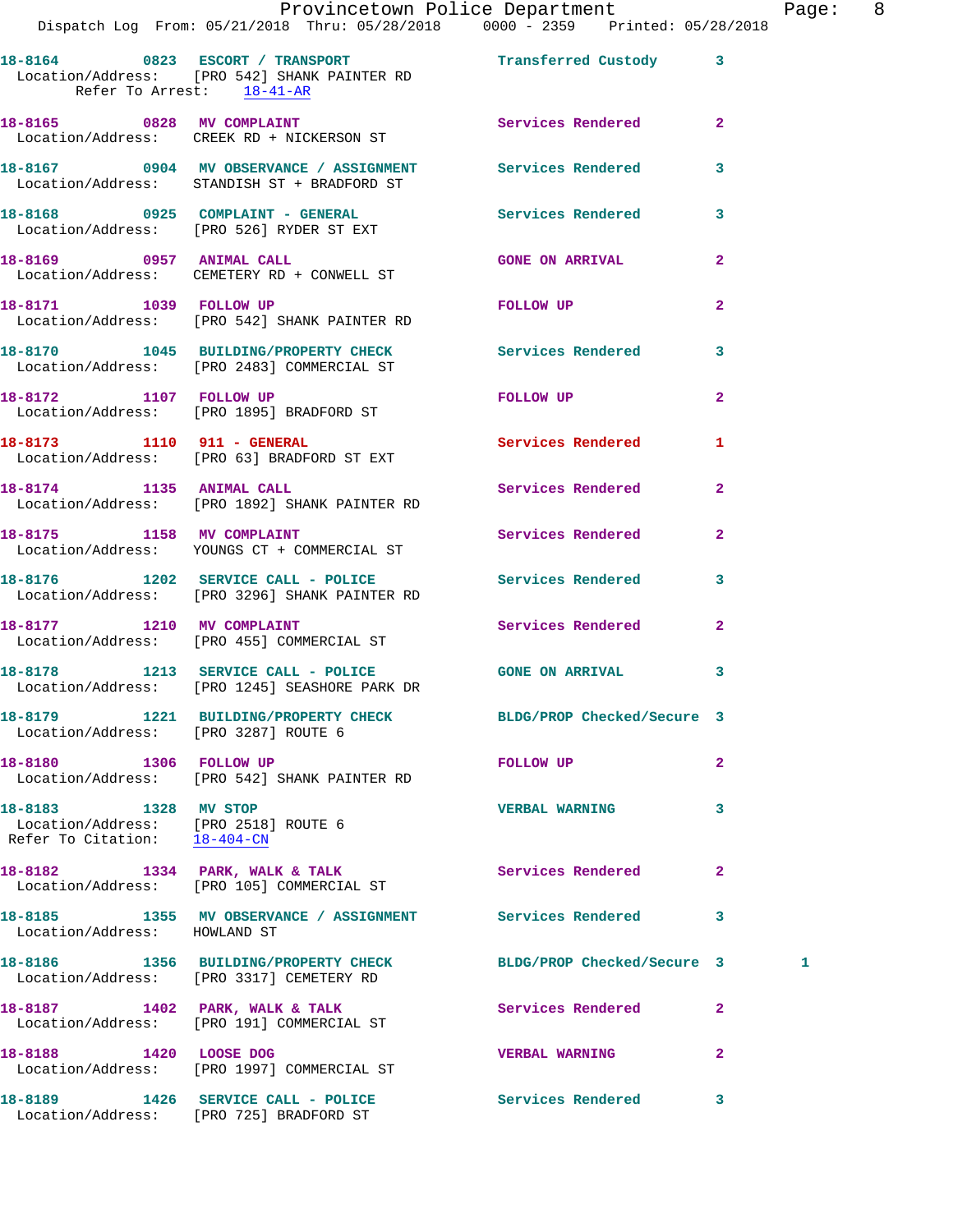|                                                                 | Provincetown Police Department                                                                                   |                            | Page: 9      |
|-----------------------------------------------------------------|------------------------------------------------------------------------------------------------------------------|----------------------------|--------------|
|                                                                 | Dispatch Log From: 05/21/2018 Thru: 05/28/2018   0000 - 2359   Printed: 05/28/2018                               |                            |              |
|                                                                 | 18-8190 1500 SERVICE CALL - POLICE 2007 Services Rendered 3<br>Location/Address: [PRO 569] WINSLOW ST            |                            |              |
|                                                                 | 18-8191 1538 BUILDING/PROPERTY CHECK BLDG/PROP Checked/Secure 3<br>Location/Address: [PRO 1778] SHANK PAINTER RD |                            |              |
|                                                                 | 18-8192 1552 PARK, WALK & TALK 1988 Services Rendered 2<br>Location/Address: [PRO 105] COMMERCIAL ST             |                            |              |
|                                                                 | 18-8193 1555 MV STOP<br>Location/Address: [PRO 2053] COMMERCIAL ST<br>Refer To Citation: 18-405-CM               | <b>VERBAL WARNING</b>      | 3            |
|                                                                 | 18-8196 1809 BUILDING/PROPERTY CHECK BLDG/PROP Checked/Secure 3<br>Location/Address: [PRO 182] COMMERCIAL ST     |                            |              |
|                                                                 | 18-8197 1815 MV OBSERVANCE / ASSIGNMENT Services Rendered 3<br>Location/Address: [PRO 3260] BRADFORD ST EXT      |                            |              |
|                                                                 | 18-8198 1848 BUILDING/PROPERTY CHECK BLDG/PROP Checked/Secure 3<br>Location/Address: [PRO 539] SHANK PAINTER RD  |                            |              |
|                                                                 | 18-8200 1914 MARINE EMERGENCY<br>Location/Address: [PRO 3021] PILGRIM HEIGHTS RD                                 | Referred to Other Agency 2 |              |
|                                                                 | 18-8202 1929 LARCENY / FORGERY / FRAUD SPOKEN TO<br>Location/Address: [PRO 2207] SHANK PAINTER RD                |                            | $\mathbf{2}$ |
|                                                                 | 18-8205 2001 BUILDING/PROPERTY CHECK BLDG/PROP Checked/Secure 3<br>Location/Address: [PRO 526] RYDER ST EXT      |                            |              |
| Location/Address: COURT ST                                      | 18-8207 2002 MEDICAL EMERGENCY                                                                                   | Transported to Hospital 1  |              |
| Location/Address: [TRU 175] ROUTE 6                             | 18-8208 2030 ASSIST DEPARTMENT / MUTUAL AID Services Rendered                                                    |                            | 3            |
|                                                                 | 18-8209 2104 ANIMAL CALL<br>Location/Address: [PRO 1534] CENTRAL ST                                              | Services Rendered          | $\mathbf{2}$ |
| 18-8213 2206 BAR CHECK                                          | Location/Address: [PRO 399] COMMERCIAL ST                                                                        | No Action Required 2       |              |
| 18-8215                                                         | 2336 BAR CHECK<br>Location/Address: [PRO 3443] COMMERCIAL ST                                                     | No Action Required         | 2            |
| 18-8216                                                         | 2354 BUILDING/PROPERTY CHECK<br>Location/Address: [PRO 3259] MACMILLAN WHARF                                     | BLDG/PROP Checked/Secure 3 |              |
| 18-8218 2357 MV STOP<br>Location/Address:<br>Refer To Citation: | COMMERCIAL ST + CONANT ST<br>$18 - 406 - CN$                                                                     | <b>VERBAL WARNING</b>      | 3            |
|                                                                 |                                                                                                                  |                            |              |

## **For Date: 05/25/2018 - Friday**

| 18-8219                              | 0011 BUILDING/PROPERTY CHECK<br>Location/Address: [PRO 530] SHANK PAINTER RD           | BLDG/PROP Checked/Secure 3 |              |
|--------------------------------------|----------------------------------------------------------------------------------------|----------------------------|--------------|
| 18-8223<br>0014<br>Location/Address: | <b>BAR CHECK</b><br>[PRO 3276] COMMERCIAL ST                                           | No Action Required         | $\mathbf{2}$ |
| 18-8221<br>0018                      | <b>BAR CHECK</b><br>Location/Address: [PRO 2750] COMMERCIAL ST                         | Services Rendered          | 2            |
| 18-8224<br>Refer To Arrest:          | 0018 BUILDING/PROPERTY CHECK<br>Location/Address: [PRO 3033] COMMERCIAL ST<br>18-42-AR | Arrest(s) Made             | 3            |
| 18-8222<br>0023<br>Location/Address: | <b>BUILDING/PROPERTY CHECK</b><br>FRO 5121 PRINCE ST                                   | BLDG/PROP Checked/Secure 3 |              |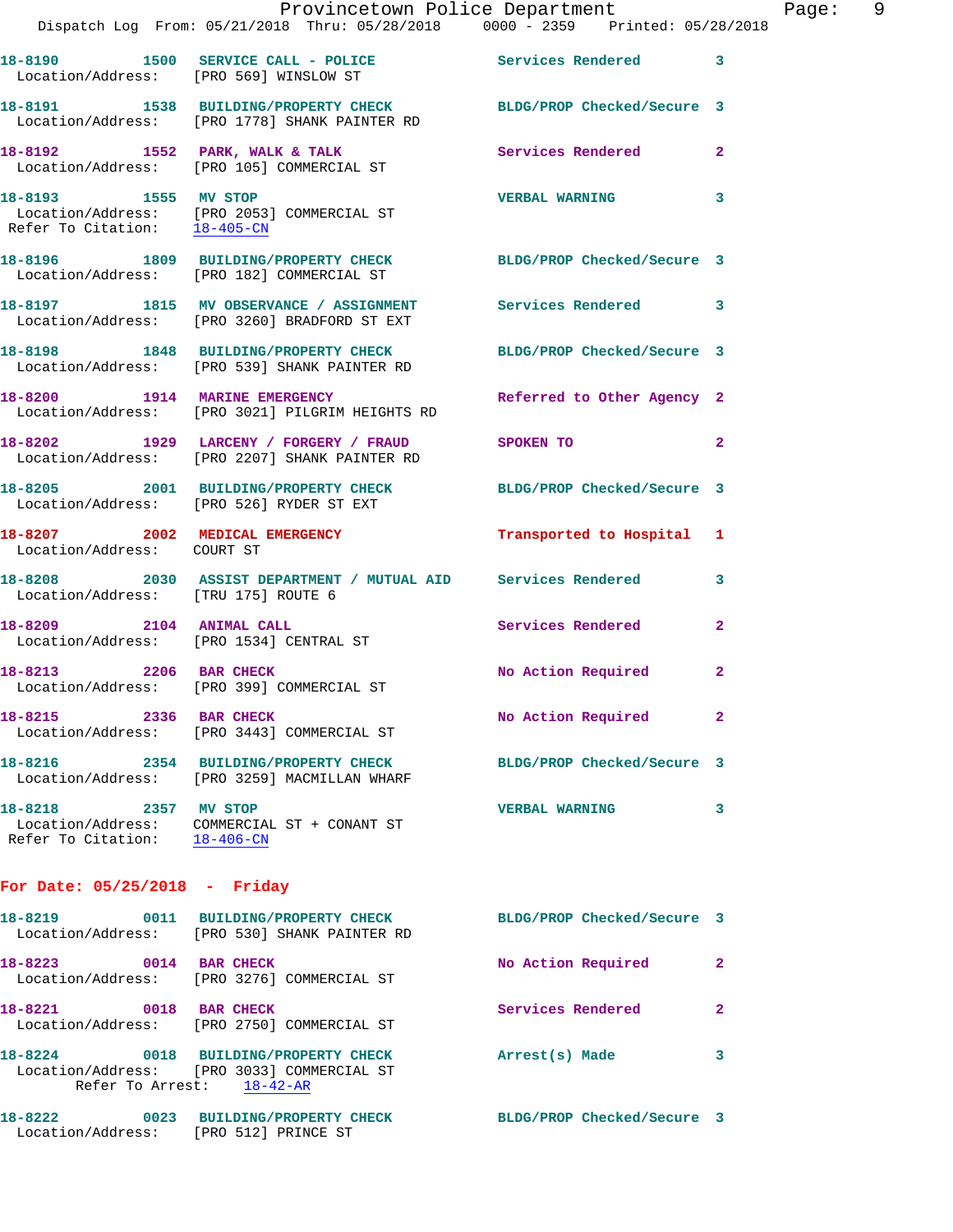Dispatch Log From: 05/21/2018 Thru: 05/28/2018 0000 - 2359 Printed: 05/28/2018

| 18-8226 0042 PARK, WALK & TALK<br>Location/Address: COMMERCIAL ST |                                                                                                                    | Services Rendered 2        |                         |
|-------------------------------------------------------------------|--------------------------------------------------------------------------------------------------------------------|----------------------------|-------------------------|
|                                                                   | 18-8228 0118 BUILDING/PROPERTY CHECK<br>Location/Address: [PRO 1638] COMMERCIAL ST                                 | BLDG/PROP Checked/Secure 3 |                         |
|                                                                   | 18-8229 0130 BUILDING/PROPERTY CHECK<br>Location/Address: [PRO 433] RYDER ST EXT                                   | Services Rendered 3        |                         |
|                                                                   | 18-8231 0134 BUILDING/PROPERTY CHECK<br>Location/Address: [PRO 175] COMMERCIAL ST                                  | BLDG/PROP Checked/Secure 3 |                         |
|                                                                   | 18-8232 0142 MV OBSERVANCE / ASSIGNMENT<br>Location/Address: BRADFORD ST + RYDER ST                                | <b>Services Rendered</b> 3 |                         |
|                                                                   | 18-8234 0147 BUILDING/PROPERTY CHECK<br>Location/Address: [PRO 1952] COMMERCIAL ST                                 | BLDG/PROP Checked/Secure 3 |                         |
|                                                                   | 18-8233   0154 MV OBSERVANCE / ASSIGNMENT   Services Rendered<br>Location/Address: [PRO 2494] BRADFORD ST          |                            | 3                       |
|                                                                   | 18-8236 0210 BUILDING/PROPERTY CHECK BLDG/PROP Checked/Secure 3<br>Location/Address: [PRO 444] HIGH POLE HILL      |                            |                         |
|                                                                   | 18-8237 0216 MV OBSERVANCE / ASSIGNMENT No Action Required<br>Location/Address: SHANK PAINTER RD + JEROME SMITH RD |                            | 3                       |
| 18-8239 0240 MV STOP<br>Location/Address: ROUTE 6                 |                                                                                                                    | <b>VERBAL WARNING</b>      | 3                       |
| Refer To Citation: 18-407-CN                                      | 18-8238 0244 BUILDING/PROPERTY CHECK                                                                               | BLDG/PROP Checked/Secure 3 |                         |
|                                                                   | Location/Address: [PRO 1989] COMMERCIAL ST                                                                         |                            |                         |
|                                                                   | 18-8240 0253 BUILDING/PROPERTY CHECK<br>Location/Address: [PRO 1778] SHANK PAINTER RD                              | BLDG/PROP Checked/Secure 3 |                         |
| Location/Address: [PRO 3921] ROUTE 6                              | 18-8241 0309 BUILDING/PROPERTY CHECK                                                                               | BLDG/PROP Checked/Secure 3 |                         |
|                                                                   | 18-8242 0329 BUILDING/PROPERTY CHECK<br>Location/Address: [PRO 545] SHANK PAINTER RD                               | BLDG/PROP Checked/Secure 3 |                         |
| 18-8243<br>Location/Address: ROUTE 6 + SNAIL RD                   | 0505 MV OBSERVANCE / ASSIGNMENT No Action Required 3                                                               |                            |                         |
|                                                                   | 18-8244 0519 PARK, WALK & TALK<br>Location/Address: [PRO 3148] COMMERCIAL ST                                       | <b>Services Rendered</b> 2 |                         |
|                                                                   | 18-8245 0545 BUILDING/PROPERTY CHECK<br>Location/Address: [PRO 99] COMMERCIAL ST                                   | BLDG/PROP Checked/Secure 3 |                         |
| 18-8247 0803 HAZARDS                                              | Location/Address: [PRO 2479] ROUTE 6                                                                               | SPOKEN TO                  | $\mathbf{2}$            |
|                                                                   | 18-8249 0828 ESCORT / TRANSPORT<br>Location/Address: [ORL 1] ROCK HARBOR RD<br>Refer To Arrest: 18-42-AR           | <b>Services Rendered</b>   | 3                       |
|                                                                   | 18-8250 0921 SERVICE CALL - POLICE<br>Location/Address: [PRO 1581] MECHANIC ST                                     | <b>Services Rendered</b>   | $\overline{\mathbf{3}}$ |
| 18-8251 0930 ALARM - FIRE                                         | Location/Address: [PRO 327] COMMERCIAL ST                                                                          | False Alarm                | $\mathbf{1}$            |
| 18-8252 1016 FOLLOW UP<br>Location/Address: CENTER ST             |                                                                                                                    | SPOKEN TO                  | $\mathbf{2}$            |
|                                                                   | 18-8254 1057 BUILDING/PROPERTY CHECK BLDG/PROP Checked/Secure 3<br>Location/Address: [PRO 3259] MACMILLAN WHARF    |                            |                         |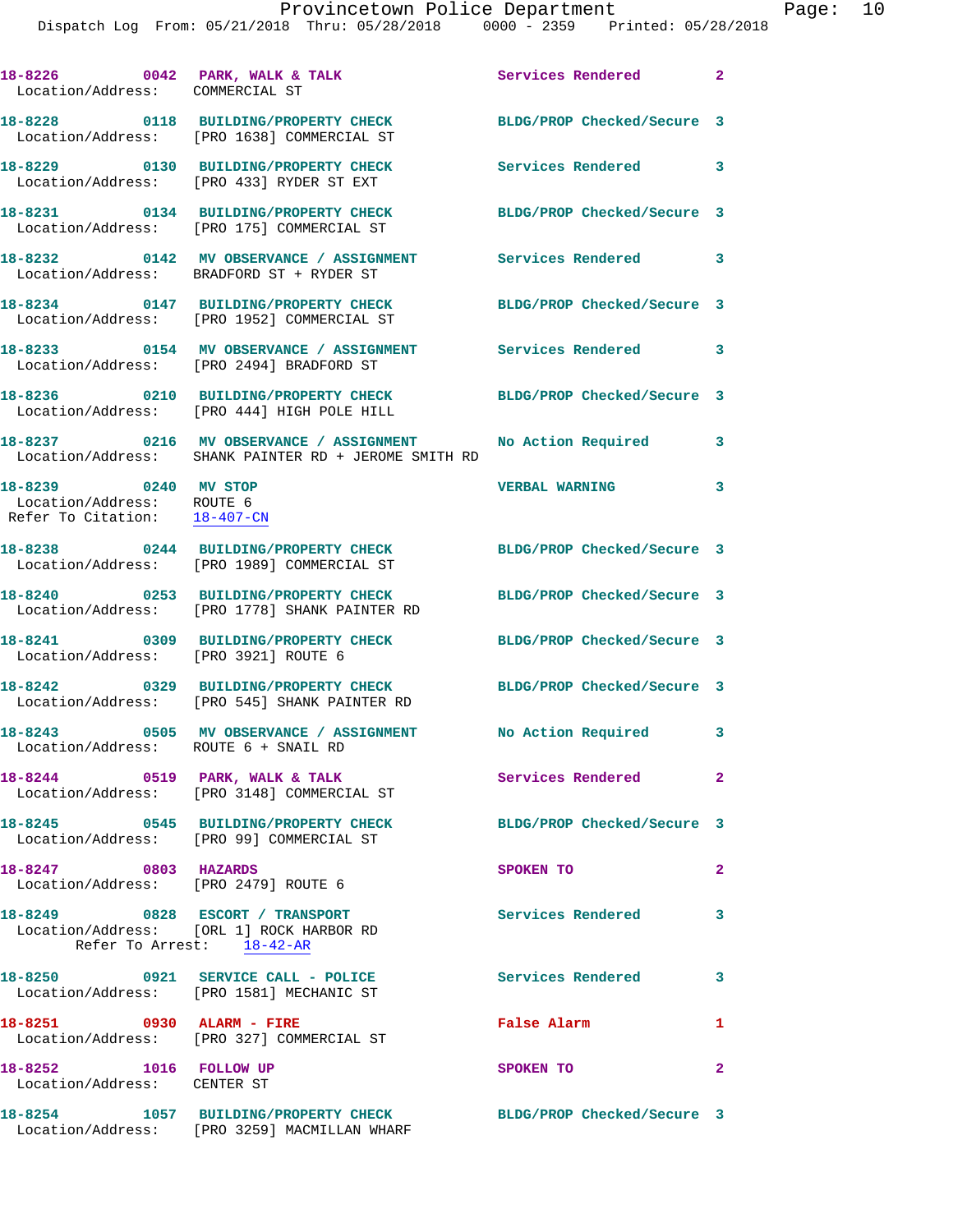| 18-8253 1059 MV STOP<br>Location/Address: [PRO 2521] ROUTE 6<br>Refer To Citation: R8381558  |                                                                                                                | Citation / Warning Issue 3 |                         |
|----------------------------------------------------------------------------------------------|----------------------------------------------------------------------------------------------------------------|----------------------------|-------------------------|
|                                                                                              | 18-8256 1112 PARKING COMPLAINT<br>Location/Address: YOUNGS CT + COMMERCIAL ST                                  | GONE ON ARRIVAL 3          |                         |
|                                                                                              | 18-8255 1116 PARK, WALK & TALK<br>Location/Address: [PRO 105] COMMERCIAL ST                                    | <b>Services Rendered</b>   | $\mathbf{2}$            |
|                                                                                              | 18-8257 1132 PARK, WALK & TALK<br>Location/Address: [PRO 569] WINSLOW ST                                       | Services Rendered 2        |                         |
|                                                                                              | 18-8258 1145 BUILDING/PROPERTY CHECK<br>Location/Address: [PRO 2483] COMMERCIAL ST                             | BLDG/PROP Checked/Secure 3 |                         |
|                                                                                              | 18-8259 1159 PARK, WALK & TALK<br>Location/Address: [PRO 569] WINSLOW ST                                       | Services Rendered 2        |                         |
| 18-8260 1200 MV STOP<br>Location/Address: [PRO 3440] ROUTE 6<br>Refer To Citation: 18-408-CN |                                                                                                                | <b>VERBAL WARNING</b>      | 3                       |
|                                                                                              | 18-8261 1217 SERVICE CALL - POLICE<br>Location/Address: [PRO 105] COMMERCIAL ST                                | <b>VERBAL WARNING</b>      | $\overline{\mathbf{3}}$ |
| 18-8262 1236 HAZARDS                                                                         | Location/Address: GOSNOLD ST + COMMERCIAL ST                                                                   | <b>SPOKEN TO</b>           | $\mathbf{2}$            |
|                                                                                              | 18-8264 1249 SERVICE CALL - POLICE 3 Services Rendered<br>Location/Address: BRADFORD ST EXT + PROVINCELANDS RD |                            | 3                       |
|                                                                                              | 18-8265 1301 SERVICE CALL - POLICE<br>Location/Address: [PRO 842] COMMERCIAL ST                                | SPOKEN TO                  | 3                       |
| Location/Address: PEARL ST                                                                   | 18-8266 1329 LARCENY / FORGERY / FRAUD SPOKEN TO                                                               |                            | $\overline{2}$          |
| 18-8267 1340 MV HIT & RUN                                                                    | Location/Address: [PRO 3259] MACMILLAN WHARF                                                                   | SPOKEN TO                  | $\overline{a}$          |
|                                                                                              | 18-8269 1404 LARCENY / FORGERY / FRAUD SPOKEN TO<br>Location/Address: [PRO 3670] SHANK PAINTER RD              |                            | $\mathbf{2}$            |
| 18-8270 1409 MV STOP                                                                         | Location: [TRU] STOTTS CROSSING<br>Refer To Citation: $\frac{18-409-CN}{\pi}$                                  | <b>VERBAL WARNING</b>      | $\mathbf{3}$            |
|                                                                                              | 18-8268 1412 PARK, WALK & TALK<br>Location/Address: [PRO 105] COMMERCIAL ST                                    | <b>Services Rendered</b> 2 |                         |
|                                                                                              | 18-8271 1428 MEDICAL EMERGENCY<br>Location/Address: [PRO 440] HARRY KEMP WAY                                   | Transported to Hospital 1  |                         |
| 18-8272 1442 ANIMAL CALL                                                                     | Location/Address: [PRO 3296] SHANK PAINTER RD                                                                  | No Action Required         | $\mathbf{2}$            |
| 18-8273 1447 LOST PROPERTY                                                                   | Location/Address: [PRO 3456] RYDER ST EXT                                                                      | SPOKEN TO                  | 3                       |
| Location/Address: [PRO 569] WINSLOW ST                                                       | 18-8274 1500 SERVICE CALL - POLICE                                                                             | <b>Services Rendered</b>   | 3                       |
|                                                                                              | 18-8275 1506 PARKING COMPLAINT<br>Location/Address: YOUNGS CT + COMMERCIAL ST                                  | <b>GONE ON ARRIVAL</b>     | 3                       |
|                                                                                              | 18-8276 1527 BUILDING/PROPERTY CHECK<br>Location/Address: [PRO 3259] MACMILLAN WHARF                           | Services Rendered          | 3                       |
| 18-8277 1549 PARK, WALK & TALK                                                               |                                                                                                                | Services Rendered          | $\mathbf{2}$            |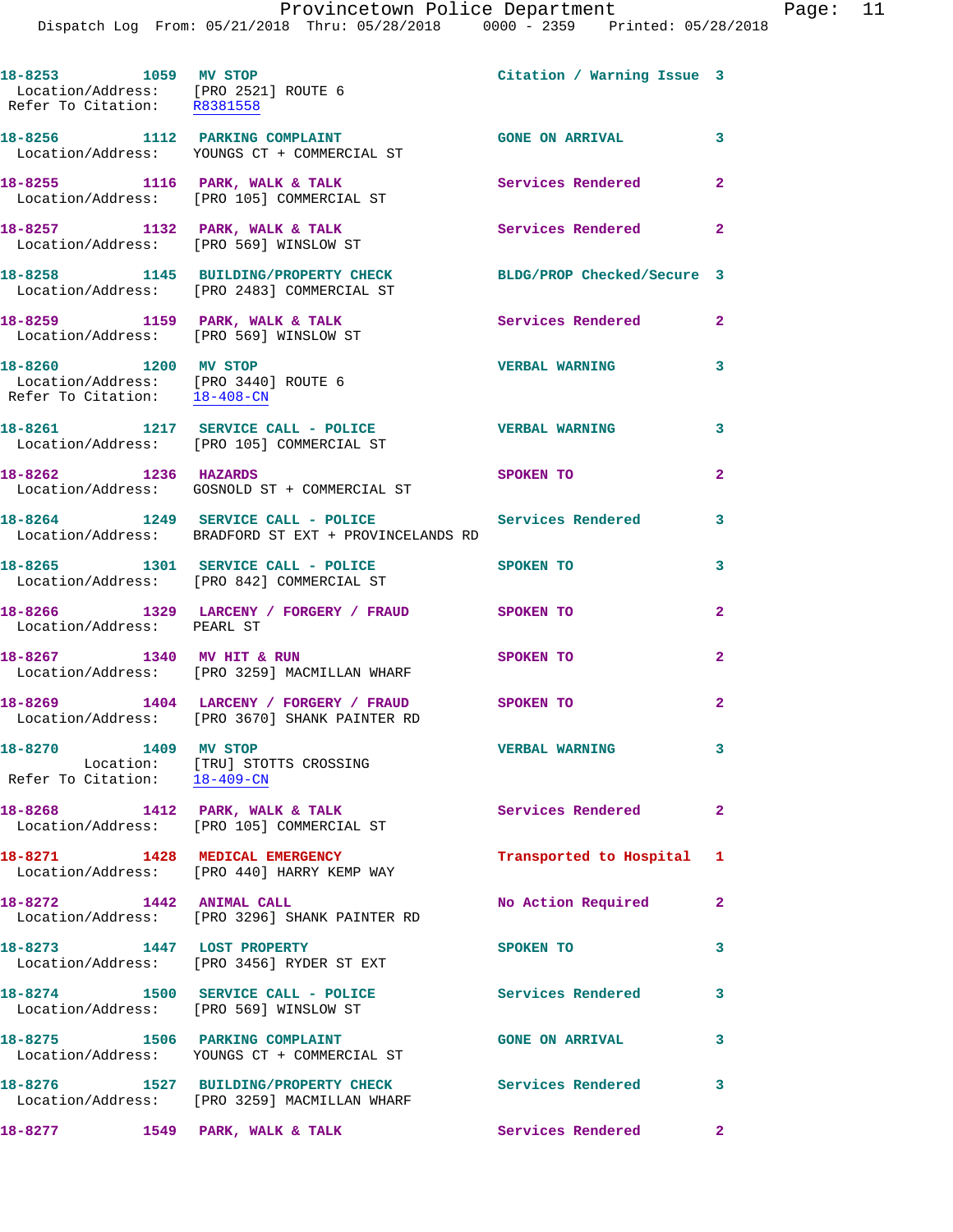|                                                                                              | Dispatch Log From: 05/21/2018 Thru: 05/28/2018 0000 - 2359 Printed: 05/28/2018                                                                                             | Provincetown Police Department |                | Page: 12 |  |
|----------------------------------------------------------------------------------------------|----------------------------------------------------------------------------------------------------------------------------------------------------------------------------|--------------------------------|----------------|----------|--|
|                                                                                              | Location/Address: [PRO 105] COMMERCIAL ST                                                                                                                                  |                                |                |          |  |
|                                                                                              | 18-8278 1636 BUILDING/PROPERTY CHECK Services Rendered 3<br>Location/Address: [PRO 2206] PILGRIMS LANDING                                                                  |                                |                |          |  |
| Location/Address: [PRO 2521] ROUTE 6                                                         | 18-8279 1654 MV OBSERVANCE / ASSIGNMENT Services Rendered                                                                                                                  |                                | $\mathbf{3}$   |          |  |
| 18-8280 1703 MV STOP                                                                         | Location/Address: ROUTE 6 + SNAIL RD<br>Refer To Citation: 18-410-CN                                                                                                       | <b>VERBAL WARNING</b>          | 3              |          |  |
|                                                                                              | 18-8281 1726 PARK, WALK & TALK<br>Location/Address: [PRO 1892] SHANK PAINTER RD                                                                                            | Services Rendered              | $\mathbf{2}$   |          |  |
|                                                                                              | 18-8282 1736 BUILDING/PROPERTY CHECK Services Rendered<br>Location/Address: [PRO 519] RACE POINT RD                                                                        |                                | 3              |          |  |
| Location/Address: ROUTE 6                                                                    | 18-8283 1818 MV COMPLAINT                                                                                                                                                  | Services Rendered              | $\overline{2}$ |          |  |
|                                                                                              | 18-8284 1910 MV DISABLED<br>Location/Address: [PRO 2898] JEROME SMITH RD                                                                                                   | Services Rendered              | $\mathbf{2}$   |          |  |
|                                                                                              | 18-8286 1939 PARK, WALK & TALK Services Rendered 2<br>Location/Address: [PRO 105] COMMERCIAL ST                                                                            |                                |                |          |  |
|                                                                                              | 18-8287 1945 BAR CHECK<br>Location/Address: [PRO 3432] COMMERCIAL ST                                                                                                       | Services Rendered              | $\mathbf{2}$   |          |  |
|                                                                                              | 18-8288 2005 BUILDING/PROPERTY CHECK BLDG/PROP Checked/Secure 3<br>Location/Address: [PRO 2251] COMMERCIAL ST                                                              |                                |                |          |  |
|                                                                                              | 18-8290 2014 BAR CHECK<br>Location/Address: [PRO 3619] COMMERCIAL ST                                                                                                       | Services Rendered              | $\mathbf{2}$   |          |  |
| 18-8291 2021 BAR CHECK                                                                       | Location/Address: [PRO 2698] COMMERCIAL ST                                                                                                                                 | Services Rendered 2            |                |          |  |
|                                                                                              | 18-8292 2024 BAR CHECK<br>Location/Address: [PRO 312] COMMERCIAL ST                                                                                                        | Services Rendered              | $\mathbf{2}$   |          |  |
|                                                                                              | 18-8293 2028 BAR CHECK<br>Location/Address: [PRO 272] COMMERCIAL ST                                                                                                        | Services Rendered              |                |          |  |
|                                                                                              | 18-8294 2035 ASSIST CITIZEN<br>Location/Address: [PRO 396] COMMERCIAL ST                                                                                                   | Could Not Locate               | 3              |          |  |
| 18-8295 2045 MV STOP                                                                         | $\begin{tabular}{ll} \textsc{Location:} & [PRO 3431] LOPES SQUARE/CHAMBER OF COMMERCE \end{tabular}$<br>Refer To Citation: $\begin{tabular}{ll} $18-411-CN$ \end{tabular}$ | <b>VERBAL WARNING</b>          | 3              |          |  |
| 18-8296 2057 MV STOP                                                                         | Location/Address: [PRO 3004] BRADFORD ST<br>Refer To Citation: $\frac{18-412-CN}{18-412-CN}$                                                                               | <b>VERBAL WARNING</b>          | 3              |          |  |
| 18-8298 2120 MV STOP<br>Location/Address: [PRO 2513] ROUTE 6<br>Refer To Citation: 18-413-CN |                                                                                                                                                                            | <b>VERBAL WARNING</b>          | 3              |          |  |
|                                                                                              | 18-8300 2159 MEDICAL EMERGENCY<br>Location/Address: [PRO 1992] COMMERCIAL ST                                                                                               | Transported to Hospital 1      |                |          |  |
| 18-8301 2240 ASSAULT                                                                         | Location/Address: STANDISH ST + COMMERCIAL ST                                                                                                                              | Services Rendered              | 1              |          |  |
|                                                                                              | 18-8302 2310 MEDICAL EMERGENCY<br>Location/Address: [PRO 3430] COMMERCIAL ST                                                                                               | <b>PATIENT REFUSAL</b>         | 1              |          |  |
| 18-8303 2317 ASSIST CITIZEN                                                                  | Location/Address: BRADFORD ST + MILLER HILL RD                                                                                                                             | Services Rendered              | 3              |          |  |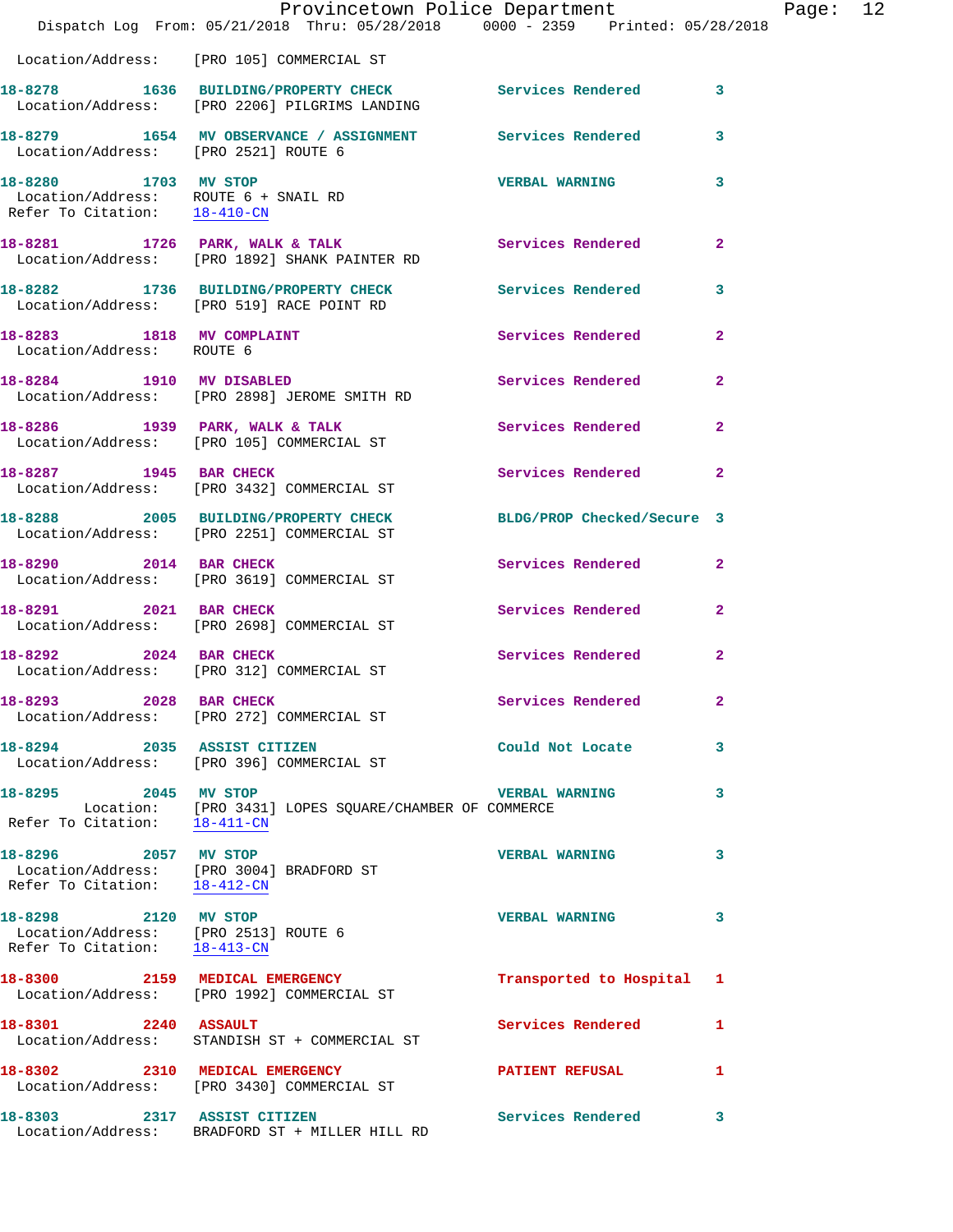|                                                                                        | Dispatch Log From: 05/21/2018 Thru: 05/28/2018 0000 - 2359 Printed: 05/28/2018                                  |                            |                |
|----------------------------------------------------------------------------------------|-----------------------------------------------------------------------------------------------------------------|----------------------------|----------------|
| 18-8304 2320 PARK, WALK & TALK<br>Location/Address: COMMERCIAL ST                      |                                                                                                                 | <b>Services Rendered</b>   | $\overline{2}$ |
| Refer To Citation: 18-414-CN                                                           | 18-8305 2326 MV STOP<br>Location/Address: BRADFORD ST + CONWELL ST                                              | <b>VERBAL WARNING</b>      | 3              |
| 18-8306 2329 MV STOP                                                                   | Location/Address: [PRO 173] COMMERCIAL ST<br>Refer To Citation: 18-415-CN                                       | <b>VERBAL WARNING</b>      | 3              |
| 18-8309 2355 BAR CHECK                                                                 | Location/Address: [PRO 3276] COMMERCIAL ST                                                                      | <b>Services Rendered</b>   | $\mathbf{2}$   |
| 18-8310 2359 BAR CHECK                                                                 | Location/Address: [PRO 3392] COMMERCIAL ST                                                                      | Services Rendered          | $\mathbf{2}$   |
| For Date: $05/26/2018$ - Saturday                                                      |                                                                                                                 |                            |                |
|                                                                                        | 18-8311 0003 BY-LAW VIOLATION<br>Location/Address: [PRO 2737] COMMERCIAL ST                                     | <b>SPOKEN TO</b>           | 2              |
| 18-8312 0005 BAR CHECK                                                                 | Location/Address: [PRO 1953] COMMERCIAL ST                                                                      | BLDG/PROP Checked/Secure 2 |                |
| 18-8313 0007 BAR CHECK                                                                 | Location/Address: [PRO 165] COMMERCIAL ST                                                                       | BLDG/PROP Checked/Secure 2 |                |
| 18-8314 0009 BAR CHECK<br>Location/Address: [PRO 3729] CARVER ST                       |                                                                                                                 | BLDG/PROP Checked/Secure 2 |                |
| 18-8315 0013 BAR CHECK                                                                 | Location/Address: [PRO 484] MASONIC PL                                                                          | BLDG/PROP Checked/Secure 2 |                |
|                                                                                        | 18-8317 0022 MEDICAL EMERGENCY<br>Location/Address: [PRO 542] SHANK PAINTER RD<br>Refer To $P/C$ : 18-43-AR     | Transported to Hospital 1  |                |
|                                                                                        | 18-8318 0031 MV OBSERVANCE / ASSIGNMENT Services Rendered<br>Location/Address: [PRO 3912] SHANK PAINTER RD      |                            | 3              |
| 18-8319 0055 MV STOP<br>Refer To Citation: 18-416-CN                                   | Location/Address: [PRO 3296] SHANK PAINTER RD                                                                   | <b>VERBAL WARNING</b>      |                |
| 18-8320 0056 DISORDERLY                                                                | Location/Address: [PRO 208] COMMERCIAL ST                                                                       | <b>Services Rendered</b>   | 1              |
|                                                                                        | 18-8322 0126 DISTURBANCE - FIGHT / ARGUMENT No Action Required<br>Location/Address: [PRO 2683] COMMERCIAL ST    |                            | 1              |
| 18-8323 0128 MV STOP<br>Location/Address: RAILROAD AVE<br>Refer To Citation: 18-417-CN |                                                                                                                 | <b>VERBAL WARNING</b>      | 3              |
| 18-8324 0135 SERVE WARRANT                                                             | Location/Address: [PRO 542] SHANK PAINTER RD<br>Refer To Arrest: 18-44-AR                                       | Arrest(s) Made             | 3              |
|                                                                                        | 18-8325 0142 SUSPICIOUS ACTIVITY<br>Location/Address: [PRO 526] RYDER ST EXT                                    | <b>Services Rendered</b>   | 2              |
| 18-8326 0349 NOISE COMPLAINT                                                           | Location/Address: [PRO 1220] HARRY KEMP WAY                                                                     | Services Rendered          | 3              |
|                                                                                        | 18-8327 0503 BUILDING/PROPERTY CHECK BLDG/PROP Checked/Secure 3<br>Location/Address: [PRO 530] SHANK PAINTER RD |                            |                |
|                                                                                        | 18-8328 0550 MV OBSERVANCE / ASSIGNMENT                                                                         | No Action Required         | 3              |
|                                                                                        |                                                                                                                 |                            |                |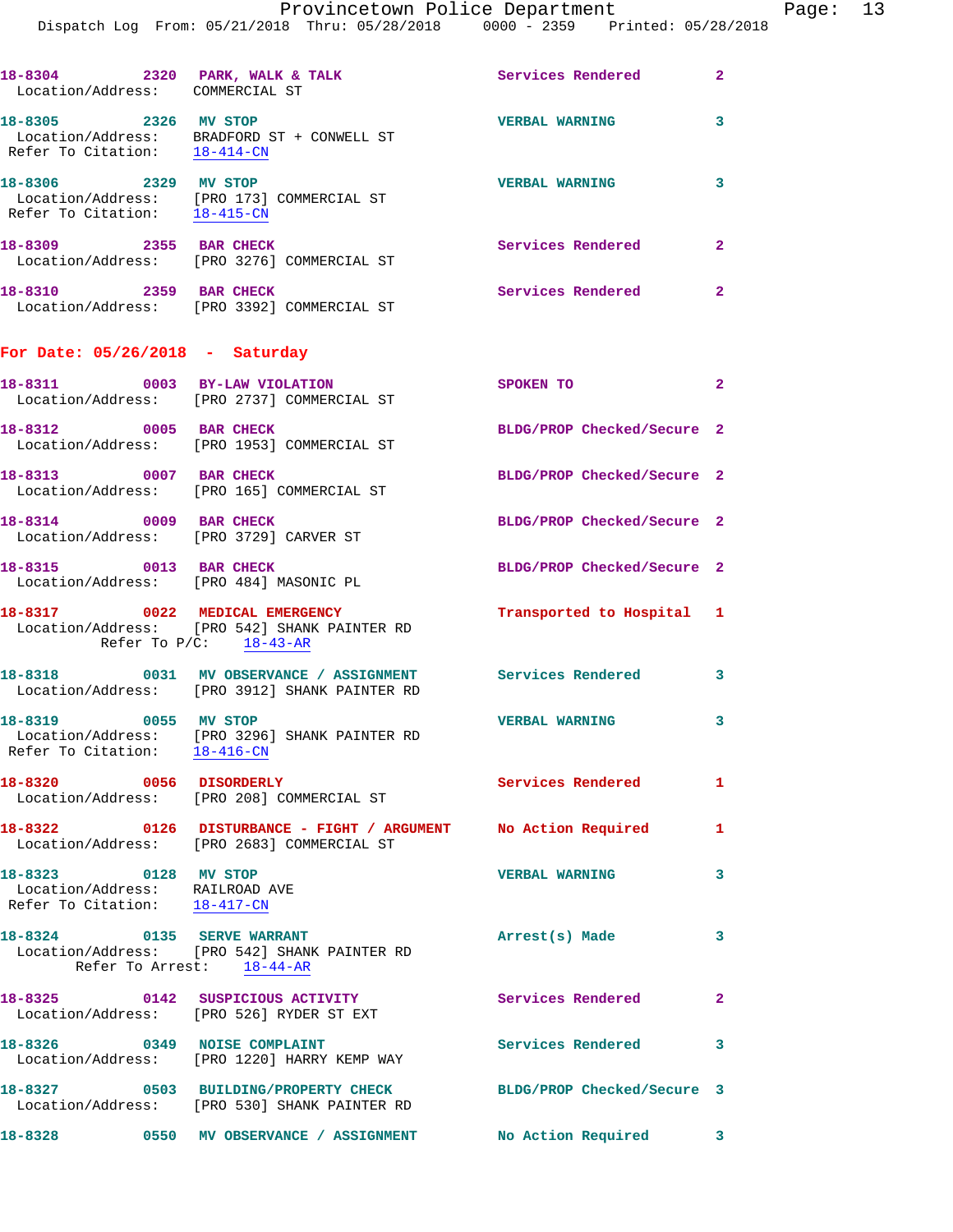|                                      | Provincetown Police Department Page: 14<br>Dispatch Log From: 05/21/2018 Thru: 05/28/2018  0000 - 2359  Printed: 05/28/2018 |                         |              |  |
|--------------------------------------|-----------------------------------------------------------------------------------------------------------------------------|-------------------------|--------------|--|
|                                      | Location/Address: ROUTE 6 + SNAIL RD                                                                                        |                         |              |  |
|                                      | 18-8329 0558 BUILDING/PROPERTY CHECK Services Rendered 3<br>Location/Address: [PRO 433] RYDER ST EXT                        |                         |              |  |
| Refer To Arrest: 18-44-AR            | 18-8330 0721 GENERAL INFO Services Rendered 3<br>Location/Address: [PRO 542] SHANK PAINTER RD                               |                         |              |  |
|                                      | 18-8332 0740 TRAFFIC CONTROL Services Rendered 3<br>Location/Address: [PRO 208] COMMERCIAL ST                               |                         |              |  |
|                                      | 18-8333 0754 TRAFFIC CONTROL<br>Location/Address: FRANKLIN ST + COMMERCIAL ST                                               | Services Rendered 3     |              |  |
|                                      | 18-8334 0815 PARK, WALK & TALK (Services Rendered 2)<br>Location/Address: [PRO 2500] COMMERCIAL ST                          |                         |              |  |
|                                      | 18-8335 0823 SERVICE CALL - POLICE Services Rendered 3<br>Location/Address: [PRO 2499] RACE POINT RD                        |                         |              |  |
|                                      | 18-8336 0834 ANIMAL CALL<br>Location/Address: [PRO 2770] MASONIC PL                                                         | <b>VERBAL WARNING</b> 2 |              |  |
| Location/Address: WEST VINE ST       | 18-8338 0928 PARKING COMPLAINT Contract Citation / Warning Issue 3                                                          |                         |              |  |
| Location/Address: PEARL ST           | 18-8339 0937 FOLLOW UP                                                                                                      | Services Rendered 2     |              |  |
| Location/Address: [PRO 2479] ROUTE 6 | 18-8340 1005 MV OBSERVANCE / ASSIGNMENT Services Rendered 3                                                                 |                         |              |  |
| Location/Address: COMMERCIAL ST      | 18-8341 1017 ANIMAL CALL                                                                                                    | Services Rendered       | $\mathbf{2}$ |  |
| Location/Address: SHANK PAINTER RD   | 18-8342 1026 MEDICAL EMERGENCY Services Rendered 1                                                                          |                         |              |  |
|                                      | 18-8343 1031 BUILDING/PROPERTY CHECK BLDG/PROP Checked/Secure 3<br>Location/Address: [PRO 3259] MACMILLAN WHARF             |                         |              |  |
|                                      | 18-8344 1040 SERVICE CALL - POLICE<br>Location/Address: [PRO 2645] SHANK PAINTER RD                                         | Services Rendered       |              |  |
| 18-8345 1113 MV COMPLAINT            | Location/Address: [PRO 367] COMMERCIAL ST                                                                                   | SPOKEN TO<br>$\sim$ 2   |              |  |
|                                      | 18-8346 1121 GENERAL INFO<br>Location/Address: [PRO 3259] MACMILLAN WHARF                                                   | Services Rendered 3     |              |  |
|                                      | 18-8347 1137 ANNOYING PHONE CALLS<br>Location/Address: [PRO 655] CONANT ST                                                  | Services Rendered 3     |              |  |
|                                      | 18-8348 1139 BIKE - GENERAL<br>Location/Address: [PRO 32] BRADFORD ST                                                       | Services Rendered 2     |              |  |
|                                      | 18-8349 1141 ANIMAL CALL<br>Location/Address: [PRO 1550] COMMERCIAL ST                                                      | SPOKEN TO               | $\mathbf{2}$ |  |
|                                      | 18-8352 1234 ANIMAL CALL<br>Location/Address: [PRO 2142] COMMERCIAL ST                                                      | Services Rendered 2     |              |  |
| Location/Address: [PRO 2518] ROUTE 6 | 18-8353 1247 MV OBSERVANCE / ASSIGNMENT Services Rendered 3                                                                 |                         |              |  |
| 18-8354 1309 ANIMAL CALL             | Location/Address: [PRO 3296] SHANK PAINTER RD                                                                               | SPOKEN TO<br>$\sim$ 2   |              |  |
| 18-8355 1340 ANIMAL CALL             | Location/Address: [PRO 3296] SHANK PAINTER RD                                                                               | Services Rendered 2     |              |  |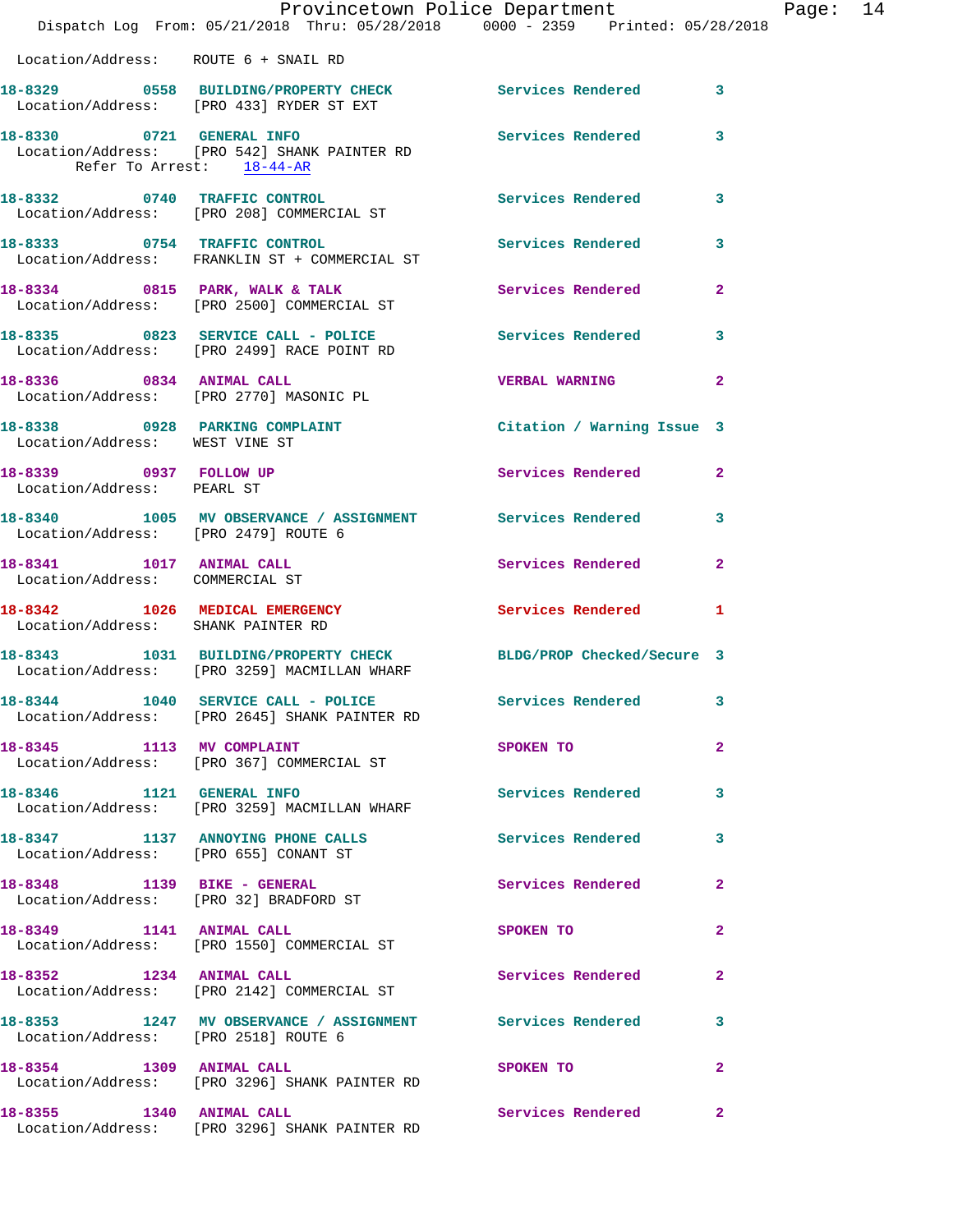|                                                                     | 18-8356 1355 PARK, WALK & TALK<br>Location/Address: [PRO 537] SHANK PAINTER RD | Services Rendered 2        |                |
|---------------------------------------------------------------------|--------------------------------------------------------------------------------|----------------------------|----------------|
| Location/Address: COMMERCIAL ST                                     | 18-8357 1408 SERVICE CALL - POLICE                                             | Citation / Warning Issue 3 |                |
|                                                                     | 18-8358 1408 MEDICAL EMERGENCY<br>Location/Address: [PRO 1496] ALLERTON ST     | Transported to Hospital 1  |                |
| 18-8360 1525 HAZARDS                                                | Location/Address: PLEASANT ST + COMMERCIAL ST                                  | Services Rendered          | $\overline{2}$ |
|                                                                     | 18-8361 1609 PARK, WALK & TALK<br>Location/Address: [PRO 105] COMMERCIAL ST    | Services Rendered          | $\mathbf{2}$   |
|                                                                     | 18-8363 1631 MEDICAL EMERGENCY<br>Location/Address: [PRO 2543] MACMILLAN WHARF | Transported to Hospital 1  |                |
| 18-8364 1636 MV HIT & RUN                                           | Location/Address: [PRO 3296] SHANK PAINTER RD                                  | SPOKEN TO                  | $\mathbf{2}$   |
| 18-8365 1638 LOST PROPERTY                                          | Location/Address: [PRO 542] SHANK PAINTER RD                                   | Services Rendered          | 3              |
| Location/Address: COMMERCIAL ST                                     | 18-8366 1642 COMPLAINT - GENERAL                                               | <b>SPOKEN TO</b>           | 3              |
| 18-8367 1649 FOLLOW UP                                              | Location/Address: [PRO 545] SHANK PAINTER RD                                   | Services Rendered          | $\mathbf{2}$   |
|                                                                     | 18-8368 1656 BY-LAW VIOLATION<br>Location/Address: [PRO 105] COMMERCIAL ST     | Citation / Warning Issue 2 |                |
| 18-8369 1706 COMPLAINT - GENERAL<br>Location/Address: COMMERCIAL ST |                                                                                | <b>GONE ON ARRIVAL</b>     | 3              |
|                                                                     | 18-8370 1709 MEDICAL EMERGENCY<br>Location/Address: [PRO 440] HARRY KEMP WAY   | Services Rendered          | 1              |
| 18-8371 1714 MV COMPLAINT                                           | Location/Address: [PRO 2105] STANDISH ST                                       | Services Rendered          | $\mathbf{2}$   |
|                                                                     | 18-8373 1721 PARK, WALK & TALK<br>Location/Address: [PRO 146] COMMERCIAL ST    | Services Rendered          | $\mathbf{2}$   |
| 18-8375 1855 LOST PROPERTY                                          | Location/Address: [PRO 542] SHANK PAINTER RD                                   | Services Rendered          | 3              |
| Location/Address: [PRO 2521] ROUTE 6                                | 18-8376 1918 MV OBSERVANCE / ASSIGNMENT Services Rendered                      |                            | 3              |
| 18-8378 1929 MEDICAL EMERGENCY<br>Location/Address: COMMERCIAL ST   |                                                                                | Transported to Hospital 1  |                |
| 18-8379 1938 MEDICAL EMERGENCY                                      | Location/Address: [PRO 1507] BRADFORD ST                                       | Services Rendered          | 1              |
| 18-8381 2005 PARK, WALK & TALK<br>Location/Address: COMMERCIAL ST   |                                                                                | Services Rendered          | $\mathbf{2}$   |
| Location/Address: COMMERCIAL ST                                     | 18-8380 2012 BUILDING/PROPERTY CHECK                                           | BLDG/PROP Checked/Secure 3 |                |
| 18-8382 2019 MV COMPLAINT<br>Location/Address: COMMERCIAL ST        |                                                                                | Services Rendered 2        |                |
|                                                                     | 18-8383 2029 MEDICAL EMERGENCY<br>Location/Address: [PRO 542] SHANK PAINTER RD | Transported to Hospital 1  |                |
|                                                                     | 18-8385 2112 BUILDING/PROPERTY CHECK                                           | BLDG/PROP Checked/Secure 3 |                |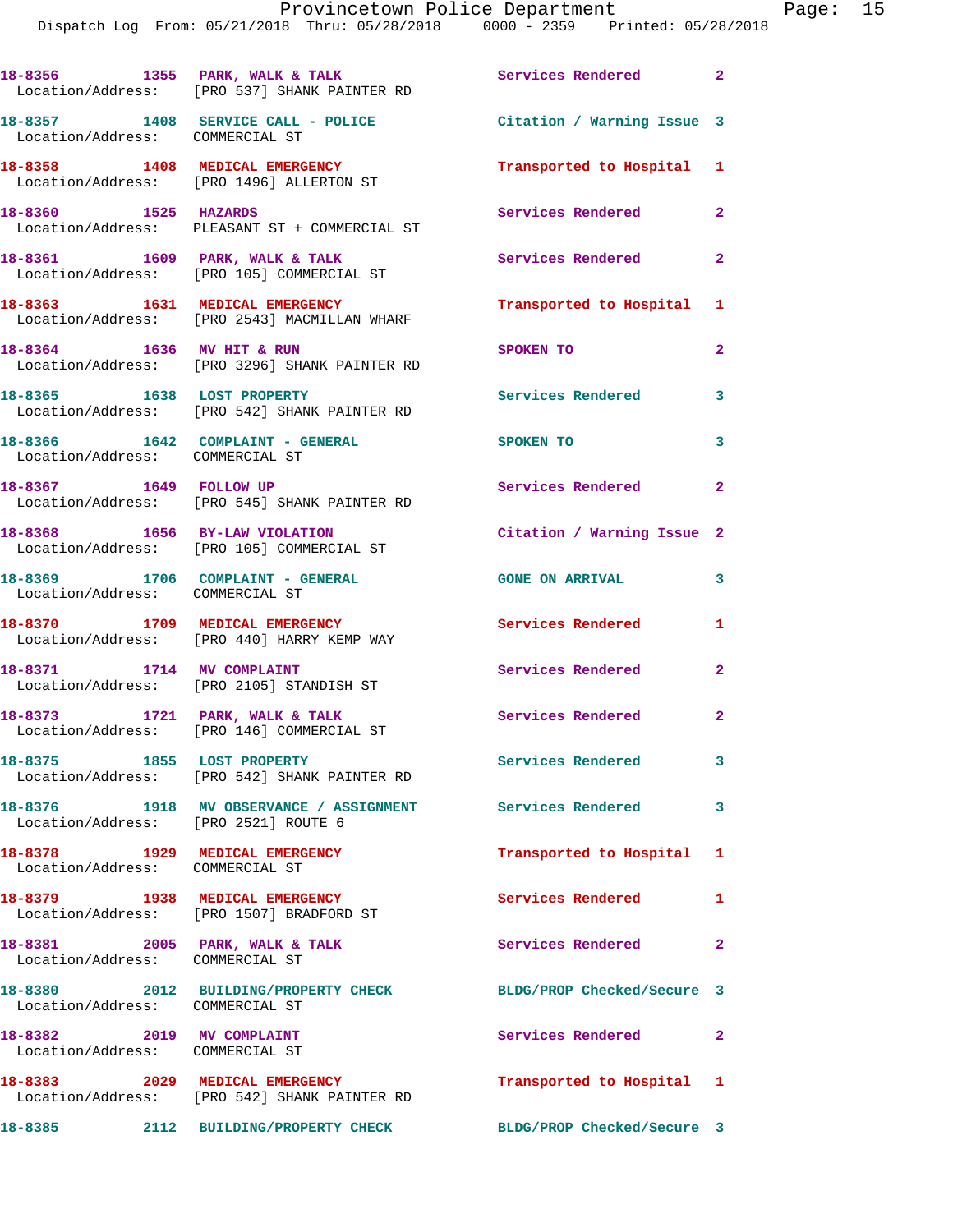|                                 | Dispatch Log From: 05/21/2018 Thru: 05/28/2018 0000 - 2359 Printed: 05/28/2018                                 | Provincetown Police Department Page: 16 |              |  |
|---------------------------------|----------------------------------------------------------------------------------------------------------------|-----------------------------------------|--------------|--|
|                                 | Location/Address: [PRO 4080] RYDER ST EXT                                                                      |                                         |              |  |
|                                 | 18-8386 2113 BUILDING/PROPERTY CHECK BLDG/PROP Checked/Secure 3<br>Location/Address: [PRO 526] RYDER ST EXT    |                                         |              |  |
|                                 | 18-8387 2129 BUILDING/PROPERTY CHECK Services Rendered 3<br>Location/Address: [PRO 2898] JEROME SMITH RD       |                                         |              |  |
| 18-8390 2258 MV STOP            | Location/Address: RYDER ST + COMMERCIAL ST<br>Refer To Citation: $\frac{18-423-CN}{\pi}$                       | <b>VERBAL WARNING</b>                   | 3            |  |
|                                 | 18-8391 2330 DISTURBANCE - FIGHT / ARGUMENT SPOKEN TO<br>Location/Address: [PRO 3443] COMMERCIAL ST            |                                         | 1            |  |
|                                 | 18-8392 2341 PARK, WALK & TALK STARE Services Rendered 2<br>Location/Address: [PRO 3431] COMMERCIAL ST         |                                         |              |  |
|                                 | 18-8394 2345 BAR CHECK<br>Location/Address: [PRO 399] COMMERCIAL ST                                            | BLDG/PROP Checked/Secure 2              |              |  |
| For Date: 05/27/2018 - Sunday   |                                                                                                                |                                         |              |  |
|                                 | 18-8395 0002 BAR CHECK<br>Location/Address: [PRO 3443] COMMERCIAL ST                                           | BLDG/PROP Checked/Secure 2              |              |  |
| Location/Address: COMMERCIAL ST | 18-8396 0002 PARK, WALK & TALK 3 Services Rendered 2                                                           |                                         |              |  |
|                                 | 18-8398 0008 BAR CHECK<br>Location/Address: [PRO 3236] COMMERCIAL ST                                           | BLDG/PROP Checked/Secure 2              |              |  |
|                                 | 18-8397 0017 MV OBSERVANCE / ASSIGNMENT Services Rendered 3<br>Location/Address: [PRO 2494] BRADFORD ST        |                                         |              |  |
| 18-8400 0029 MV STOP            | Location/Address: HOWLAND ST + BRADFORD ST<br>Refer To Citation: $\frac{18-418\text{ -CN}}{18-418\text{ -CN}}$ | <b>VERBAL WARNING</b>                   | $\mathbf{3}$ |  |
|                                 | 18-8399 0032 MV OBSERVANCE / ASSIGNMENT Services Rendered<br>Location/Address: [PRO 537] SHANK PAINTER RD      |                                         | 3            |  |
|                                 | 18-8402 0047 BUILDING/PROPERTY CHECK Services Rendered 3<br>Location/Address: [PRO 433] RYDER ST EXT           |                                         |              |  |
|                                 | 18-8404 0127 DISTURBANCE - FIGHT / ARGUMENT Services Rendered<br>Location/Address: [PRO 221] COMMERCIAL ST     |                                         | $\mathbf{1}$ |  |
|                                 | 18-8405 0127 MEDICAL EMERGENCY<br>Location/Address: [PRO 221] COMMERCIAL ST                                    | PATIENT REFUSAL 1                       |              |  |
|                                 | 18-8407 0224 BUILDING/PROPERTY CHECK BLDG/PROP Checked/Secure 3<br>Location/Address: [PRO 4080] RYDER ST EXT   |                                         |              |  |
|                                 | 18-8406 0225 BUILDING/PROPERTY CHECK Services Rendered 3<br>Location/Address: [PRO 3259] MACMILLAN WHARF       |                                         |              |  |
|                                 | 18-8408 0225 BUILDING/PROPERTY CHECK BLDG/PROP Checked/Secure 3<br>Location/Address: [PRO 526] RYDER ST EXT    |                                         |              |  |
|                                 | 18-8410 0226 MEDICAL EMERGENCY PATIENT REFUSAL 1<br>Location/Address: [PRO 526] RYDER ST EXT                   |                                         |              |  |
| Refer To Arrest: 18-44-AR       | 18-8411 0311 ESCORT / TRANSPORT<br>Location/Address: [BAR 3] LOCATED IN BOURNE                                 | Transferred Custody 3                   |              |  |
|                                 | 18-8412 0404 BUILDING/PROPERTY CHECK BLDG/PROP Checked/Secure 3<br>Location/Address: [PRO 444] HIGH POLE HILL  |                                         |              |  |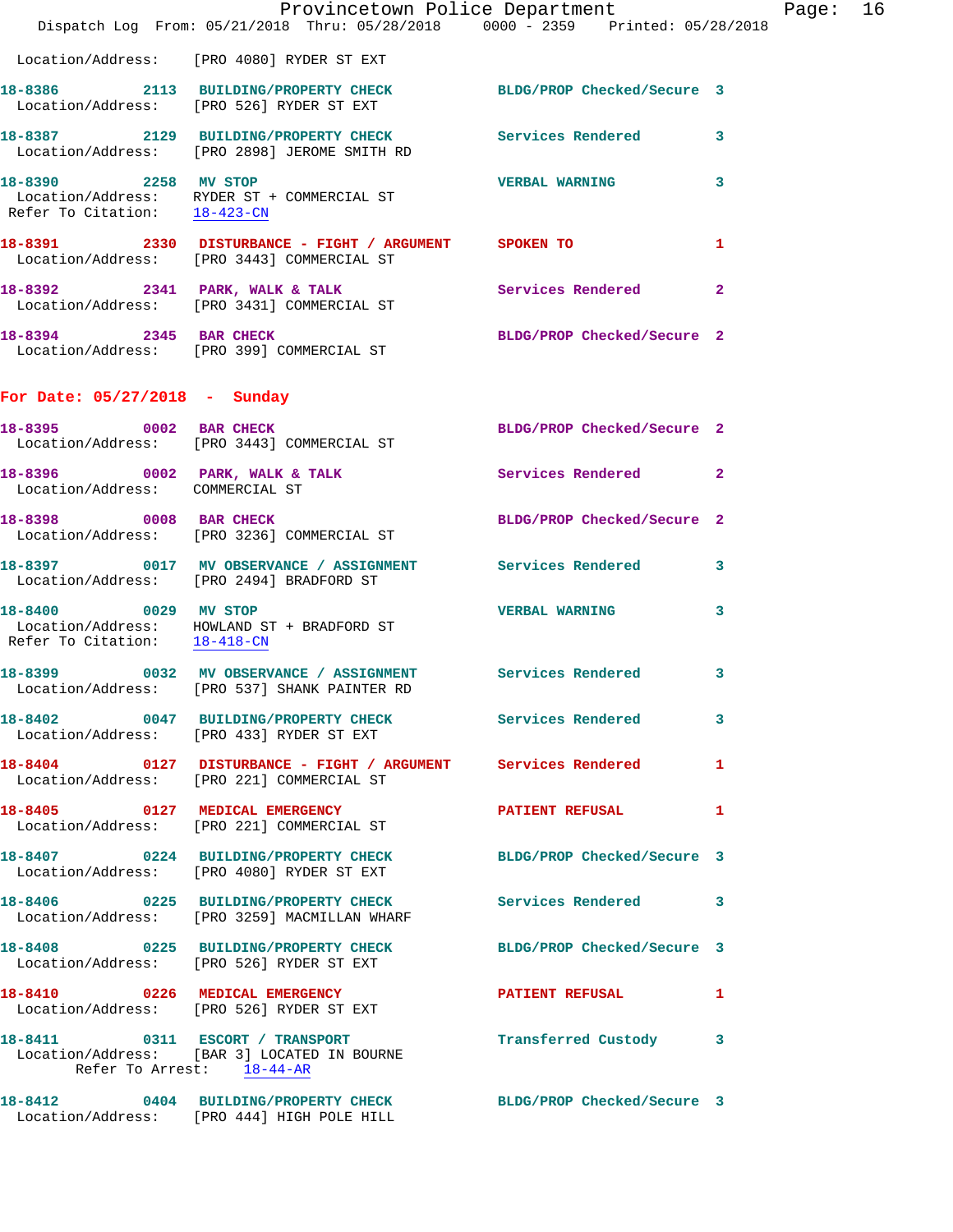|                                                                                                 | Provincetown Police Department<br>Dispatch Log From: 05/21/2018 Thru: 05/28/2018 0000 - 2359 Printed: 05/28/2018        |                            |              |
|-------------------------------------------------------------------------------------------------|-------------------------------------------------------------------------------------------------------------------------|----------------------------|--------------|
|                                                                                                 |                                                                                                                         |                            |              |
|                                                                                                 | 18-8413 0412 BUILDING/PROPERTY CHECK BLDG/PROP Checked/Secure 3<br>Location/Address: [PRO 440] HARRY KEMP WAY           |                            |              |
| Location/Address: ROUTE 6 + SNAIL RD                                                            | 18-8414 0534 MV OBSERVANCE / ASSIGNMENT Services Rendered                                                               |                            | 3            |
| Refer To Arrest: 18-45-AR                                                                       | 18-8415 0741 MEDICAL EMERGENCY<br>Location/Address: [PRO 542] SHANK PAINTER RD                                          | <b>Services Rendered</b>   | 1            |
|                                                                                                 | 18-8416      0827   BUILDING/PROPERTY CHECK         Services Rendered<br>Location/Address:   [PRO 3259] MACMILLAN WHARF |                            | 3            |
|                                                                                                 | 18-8417 0840 BUILDING/PROPERTY CHECK<br>Location/Address: [PRO 2493] BRADFORD ST                                        | <b>Services Rendered</b>   | 3            |
|                                                                                                 | 18-8418 0901 BUILDING/PROPERTY CHECK Services Rendered<br>Location/Address: [PRO 2512] JEROME SMITH RD                  |                            | 3            |
| 18-8419 0919 GENERAL INFO<br>Location/Address: [PRO 970] KINGS WAY                              |                                                                                                                         | <b>Services Rendered</b>   | 3            |
| 18-8420 1001 ANIMAL CALL<br>Location/Address: [PRO 80] CARVER ST<br>Refer To Citation: R8381270 |                                                                                                                         | Citation / Warning Issue 2 |              |
| Refer To Accident: 18-35-AC                                                                     |                                                                                                                         |                            |              |
|                                                                                                 | 18-8421 1003 ESCORT / TRANSPORT<br>Location/Address: [PRO 542] SHANK PAINTER RD                                         | Transferred Custody        | 3            |
|                                                                                                 | 18-8422 1015 MV COMPLAINT<br>Location/Address: [PRO 1503] BRADFORD ST                                                   | <b>Services Rendered</b>   | $\mathbf{2}$ |
| 18-8423 1052 MV STOP<br>Location/Address: [PRO 2479] ROUTE 6<br>Refer To Citation: R8381271     |                                                                                                                         | Citation / Warning Issue 3 |              |
| Refer To Arrest: 18-45-AR                                                                       | 18-8424 1109 MEDICAL EMERGENCY<br>Location/Address: [PRO 542] SHANK PAINTER RD                                          | Services Rendered          | 1            |
| 18-8425 1126 MEDICAL EMERGENCY                                                                  | Location/Address: [PRO 440] HARRY KEMP WAY                                                                              | Transported to Hospital    | 1            |
| Refer To Citation: 18-419-CN                                                                    | 18-8427 1219 MV STOP<br>Location/Address: [PRO 3456] RYDER ST EXT                                                       | <b>VERBAL WARNING</b>      | 3            |
|                                                                                                 | 18-8429 1230 PARKING COMPLAINT<br>Location/Address: [PRO 208] COMMERCIAL ST                                             | <b>Services Rendered</b>   | 3            |
| 18-8430 1252 MV STOP<br>Refer To Citation: 18-420-CN                                            | Location/Address: [PRO 210] COMMERCIAL ST                                                                               | <b>VERBAL WARNING</b>      | 3            |
| 18-8431 1322 HAZARDS<br>Location/Address: ROUTE 6                                               |                                                                                                                         | <b>GONE ON ARRIVAL</b>     | 2            |
|                                                                                                 | 18-8433 1331 PARKING COMPLAINT<br>Location/Address: [PRO 667] COMMERCIAL ST                                             | Citation / Warning Issue 3 |              |
| 18-8434 1333 MV DISABLED<br>Location/Address: ROUTE 6                                           |                                                                                                                         | No Action Required         | 2            |
|                                                                                                 | 18-8435 1408 BUILDING/PROPERTY CHECK<br>Location/Address: [PRO 3033] COMMERCIAL ST                                      | BLDG/PROP Checked/Secure 3 |              |
|                                                                                                 | 18-8436 1409 BUILDING/PROPERTY CHECK<br>Location/Address: [PRO 526] RYDER ST EXT                                        | BLDG/PROP Checked/Secure 3 |              |
| 18-8437                                                                                         | 1409 BUILDING/PROPERTY CHECK                                                                                            | BLDG/PROP Checked/Secure 3 |              |

Page: 17<br>8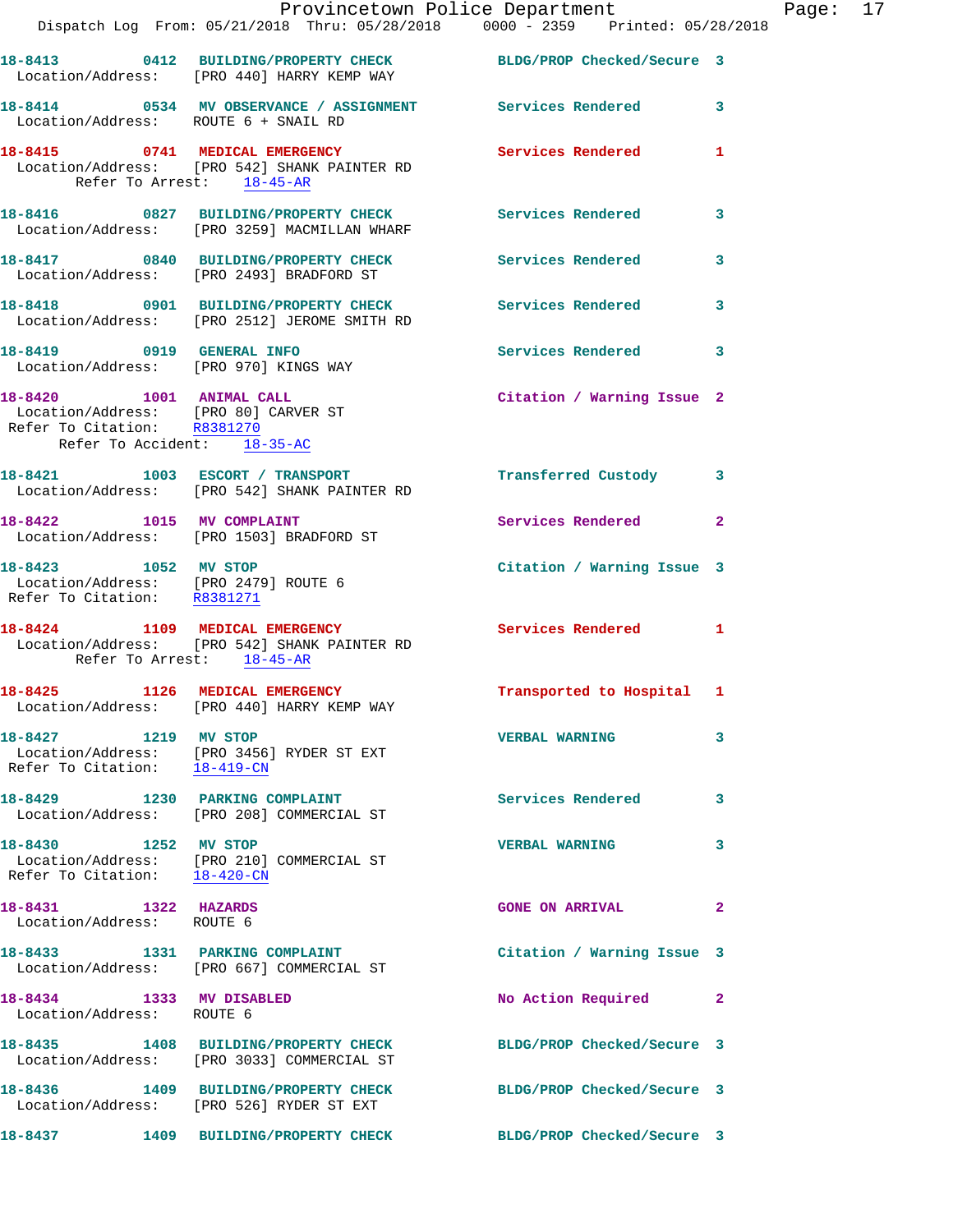|                                                          | Provincetown Police Department Fage: 18<br>Dispatch Log From: 05/21/2018 Thru: 05/28/2018 0000 - 2359 Printed: 05/28/2018           |                            |              |  |
|----------------------------------------------------------|-------------------------------------------------------------------------------------------------------------------------------------|----------------------------|--------------|--|
|                                                          | Location/Address: [PRO 4080] RYDER ST EXT                                                                                           |                            |              |  |
|                                                          | 18-8438 1417 MV STOP<br>Location/Address: [PRO 4041] BRADFORD ST<br>Refer To Citation: $\frac{18-421-\text{CN}}{18-421-\text{CN}}}$ | VERBAL WARNING 3           |              |  |
| Location: DOWN TOWN                                      | 18-8440 1524 PARK, WALK & TALK 1999 Services Rendered 2                                                                             |                            |              |  |
|                                                          | 18-8441 1621 ALARM - GENERAL False Alarm False Alarm 1<br>Location/Address: [PRO 3739] COMMERCIAL ST                                |                            |              |  |
| Location/Address: COMMERCIAL ST                          | 18-8442 1635 MEDICAL EMERGENCY Transported to Hospital 1                                                                            |                            |              |  |
| Location/Address: COMMERCIAL ST                          | 18-8443 1638 PARK, WALK & TALK 6 Services Rendered 2                                                                                |                            |              |  |
|                                                          | 18-8444 1645 GENERAL INFO<br>Location/Address: [PRO 488] MAYFLOWER ST                                                               | No Action Required 3       |              |  |
|                                                          | 18-8445 1655 MEDICAL EMERGENCY 1 Transported to Hospital 1<br>Location/Address: [PRO 3222] ALDEN ST                                 |                            |              |  |
|                                                          | 18-8446 1722 DISTURBANCE - FIGHT / ARGUMENT No Action Required 1<br>Location/Address: [PRO 146] COMMERCIAL ST                       |                            |              |  |
|                                                          | 18-8447 1731 DISTURBANCE - FIGHT / ARGUMENT Services Rendered<br>Location/Address: [PRO 146] COMMERCIAL ST                          |                            | $\mathbf{1}$ |  |
|                                                          | 18-8449 1758 MV OBSERVANCE / ASSIGNMENT No Action Required 3<br>Location: [PRO 3672] TOWN LINE                                      |                            |              |  |
|                                                          | 18-8451 1921 LOST PROPERTY 1988 Services Rendered 3<br>Location/Address: [PRO 542] SHANK PAINTER RD                                 |                            |              |  |
|                                                          | 18-8452 1931 MV DISABLED<br>Location/Address: [PRO 2499] RACE POINT RD                                                              | Services Rendered 2        |              |  |
|                                                          | 18-8453 1934 ALARM - FIRE<br>Location/Address: [PRO 3957] COMMERCIAL ST                                                             | False Alarm                | $\mathbf{1}$ |  |
| 18-8454                                                  | 1952 BUILDING/PROPERTY CHECK<br>Location/Address: [PRO 2483] COMMERCIAL ST                                                          | BLDG/PROP Checked/Secure 3 |              |  |
|                                                          | 18-8455 2010 BUILDING/PROPERTY CHECK<br>Location/Address: [PRO 3259] MACMILLAN WHARF                                                | BLDG/PROP Checked/Secure 3 |              |  |
| 18-8458 2018 BAR CHECK                                   | Location/Address: [PRO 3094] COMMERCIAL ST                                                                                          | No Action Required         | 2            |  |
|                                                          | 18-8457 2019 MV OBSERVANCE / ASSIGNMENT<br>Location/Address: [PRO 444] HIGH POLE HILL                                               | No Action Required         | 3            |  |
| 18-8459 2020 BAR CHECK                                   | Location/Address: [PRO 2737] COMMERCIAL ST                                                                                          | No Action Required         | $\mathbf{2}$ |  |
| 18-8460 2036 MV COLLISION<br>Refer To Accident: 18-36-AC | Location/Address: ROUTE 6 + PROVINCELANDS RD                                                                                        | Transported to Hospital 1  |              |  |
| 18-8461 2040 MV COMPLAINT                                | Location/Address: [PRO 771] BREWSTER ST                                                                                             | Services Rendered          | $\mathbf{2}$ |  |
| 18-8463 2308 MV STOP                                     | Location: [PRO 3431] LOPES SQUARE<br>Refer To Citation: 18-424-CN                                                                   | <b>VERBAL WARNING</b>      | 3            |  |
| 18-8464 2318 BAR CHECK                                   | Location/Address: [PRO 2750] COMMERCIAL ST                                                                                          | Services Rendered          | $\mathbf{2}$ |  |